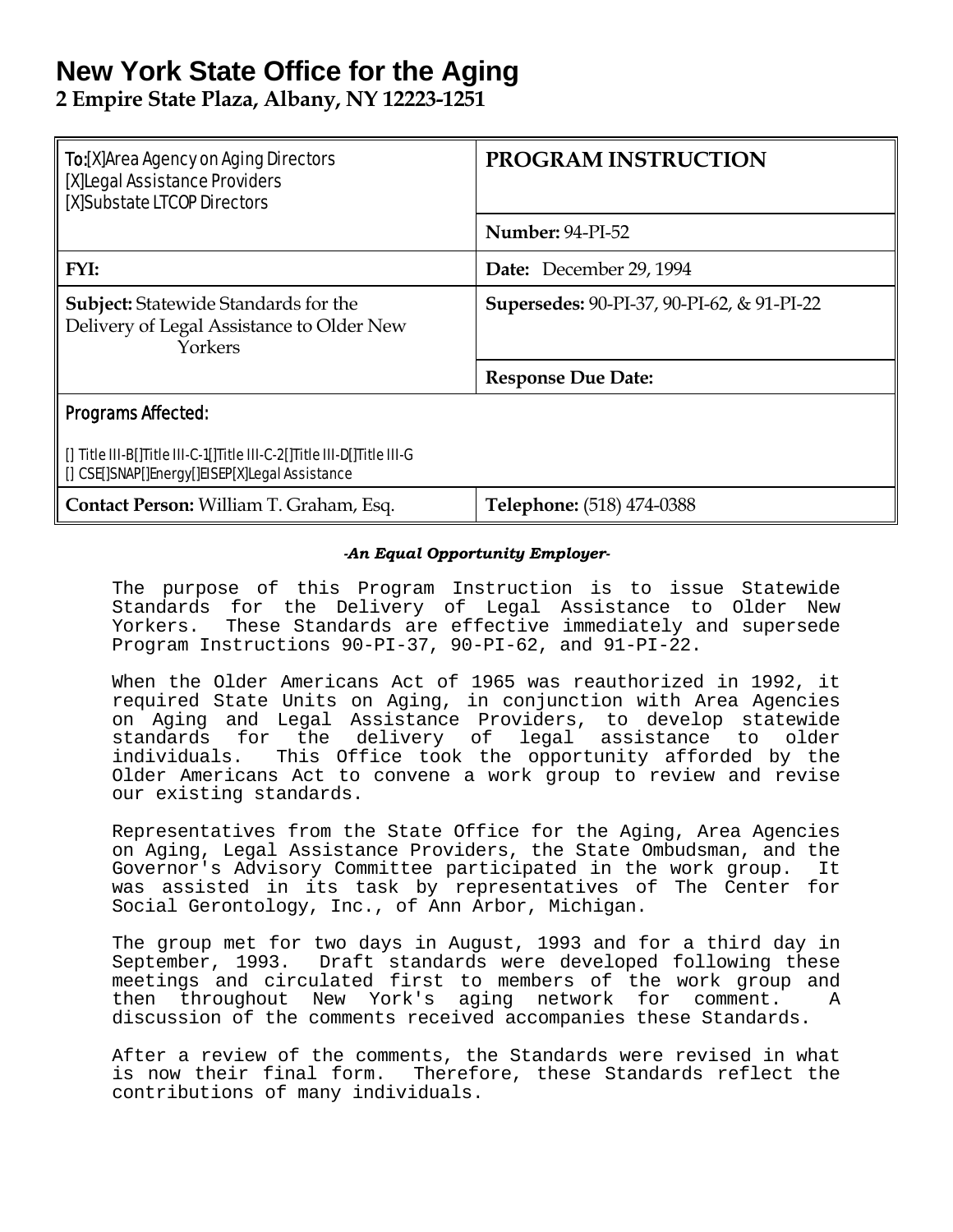

Statewide Standards

for the

Delivery of Legal Assistance

to Older New Yorkers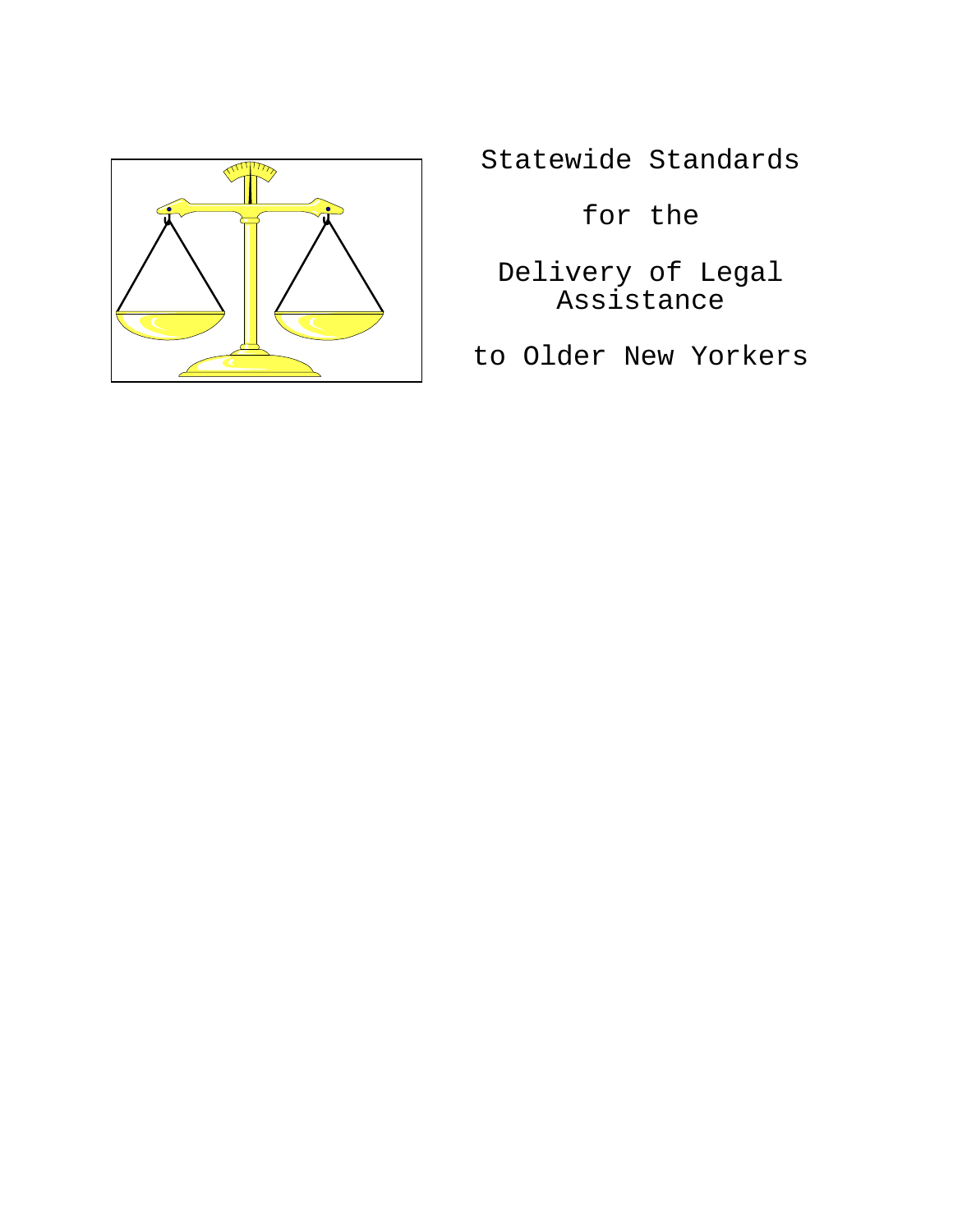#### **TABLE OF CONTENTS**

| ii                                        |                                                                                                                                           |                                                                                                       |  |
|-------------------------------------------|-------------------------------------------------------------------------------------------------------------------------------------------|-------------------------------------------------------------------------------------------------------|--|
|                                           |                                                                                                                                           | $\mathbf{1}$                                                                                          |  |
| I.<br>$D$ .<br>$E$ .<br>${\bf F}$ .<br>G. | The Legal Assistance Program<br>A. Legal Authority and Funding<br>Target Populations<br>Communications and Consultation                   | $\overline{2}$<br>$\overline{2}$<br>$\overline{2}$<br>$\overline{3}$<br>$\overline{4}$<br>5<br>7<br>8 |  |
| II.<br>Α.<br>Β.<br>$C$ .<br>$D$ .<br>Ε.   | Responsibilities of the State Office for the Aging<br>The Legal Assistance Developer<br>Technical Assistance<br>Training Responsibilities | 8<br>8<br>9<br>9<br>9<br>9                                                                            |  |
| III.<br>Α.                                | Responsibilities of Area Agencies on Aging<br>General Responsibilities                                                                    | 10<br>10                                                                                              |  |
| Β.                                        | Coordination with the State Legal Assistance                                                                                              | 10                                                                                                    |  |
| $C$ .<br>D.                               | Selection of a Legal Assistance Provider<br>Primary Criteria for                                                                          | 10                                                                                                    |  |
| ${\bf E}$ .                               | Selecting a Provider                                                                                                                      | 11<br>11                                                                                              |  |
| IV.<br>Α.<br><b>B</b> .                   | Responsibilities of the Legal Assistance Provider<br>General Provider Requirements                                                        | 12<br>12<br>14                                                                                        |  |
| v.                                        | Coordination with the Long-Term                                                                                                           | 15                                                                                                    |  |
| VI.                                       | Joint Responsibilities of the AAA<br>and the Legal Assistance Provider<br>15                                                              |                                                                                                       |  |
| Α.                                        | Coordination with the Legal Services Corporation                                                                                          | 16                                                                                                    |  |
| Β.                                        | Training for AAA Staff                                                                                                                    | 16                                                                                                    |  |
| $C$ .                                     | Community Legal Education                                                                                                                 | 17                                                                                                    |  |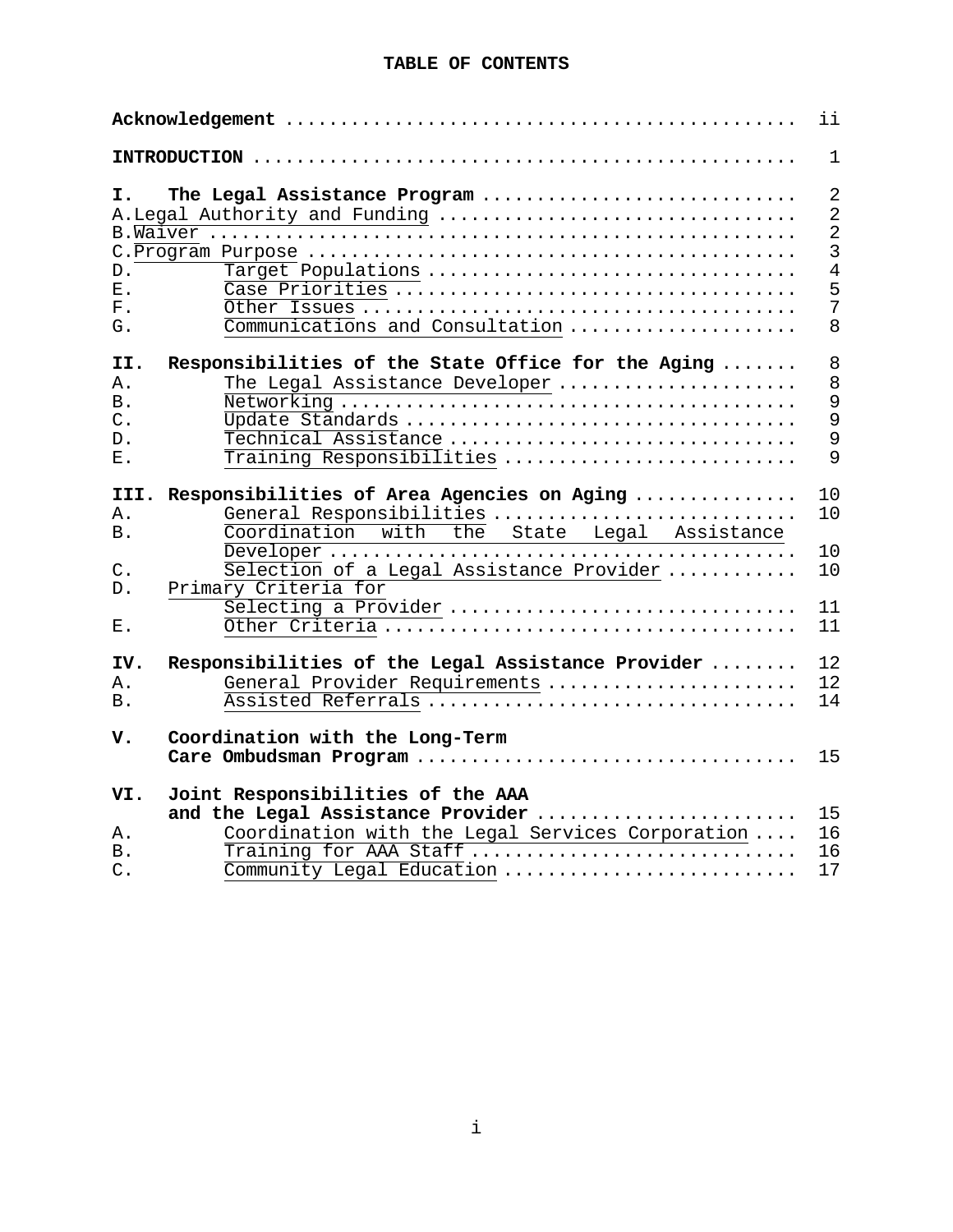#### **Acknowledgement**

The State Office for the Aging wishes to thank the following individuals for their contributions to the development of the Statewide Standards for the Delivery of Legal Assistance to Older New Yorkers.

#### **SOFA Staff**

Maribeth Bersani, Executive Deputy Director William Graham, Esq., Legal Assistance Developer Faith Fish, State Long-Term Care Ombudsman Paul Deierlein, Aging Services Representative Sandra Wormuth, Secretary

#### **AAA Staff**

Michael Rabin, Esq., General Counsel, NYC DFTA Yonhi Park, Esq., Deputy General Counsel, NYC DFTA Christine Young, Aging Services Director, Greene County OFA Michael Keene, Aging Services Specialist, Steuben County OFA

#### **Legal Assistance Providers**

Robert Lonski, Esq., Legal Services for the Elderly, Erie County Karen Nicholson, Esq., Legal Services for the Elderly, Erie County Michael Bagge, Esq., Mid-Hudson Legal Services Marc Finkelstein, Esq., Brooklyn Law School Legal Services Corp. Martin Price, Esq., Legal Aid Society, Brooklyn

#### **Governor's Advisory Committee**

James Stamper

**The Center for Social Gerontology, Inc.**

Penelope Hommel, Executive Director James Bergman, Esq., Consultant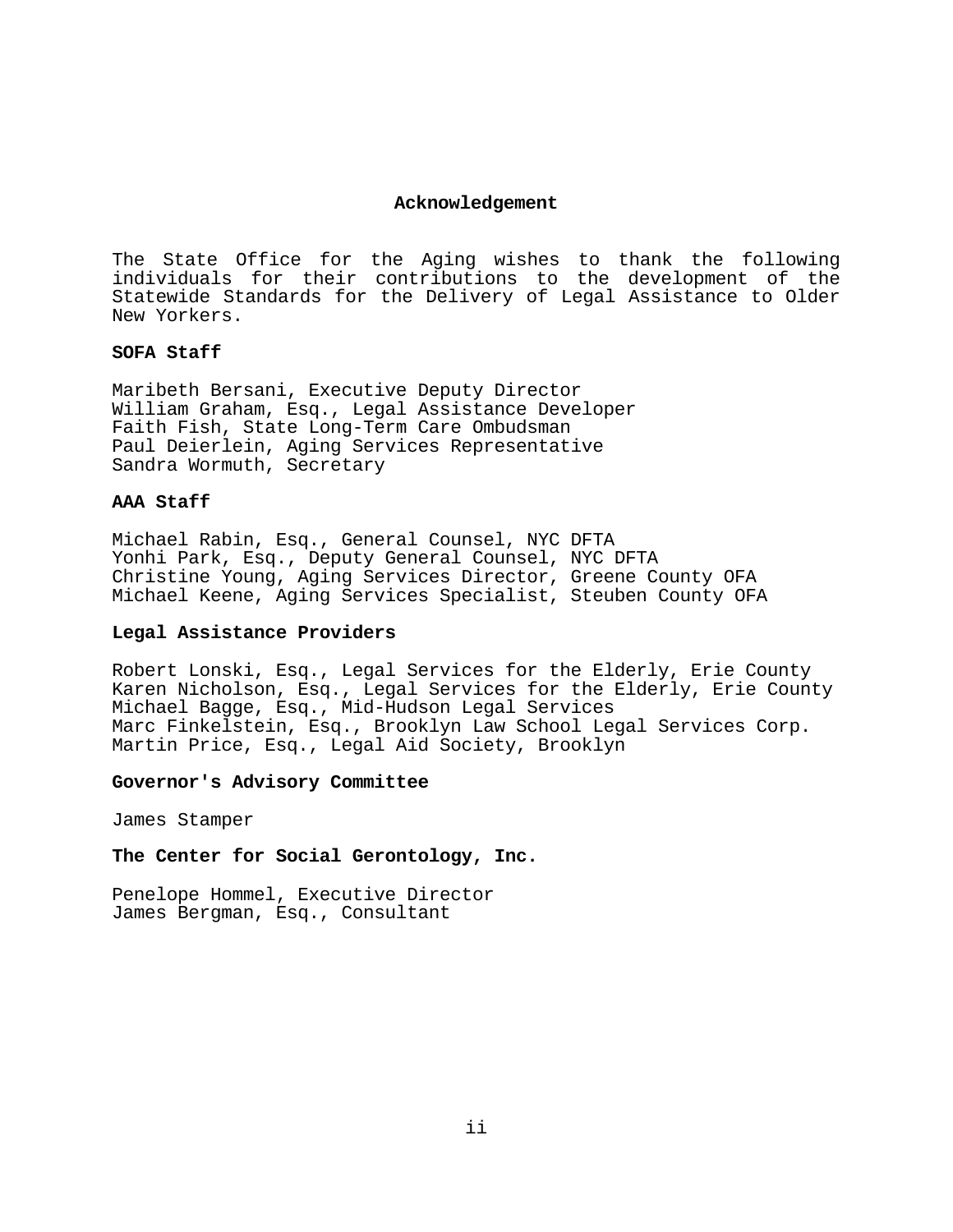#### **INTRODUCTION**

 When the Older Americans Act of 1965 was reauthorized in 1992, it required State Units on Aging, in conjunction with Area Agencies on Aging and Legal Assistance Providers, to develop statewide standards for the delivery of legal assistance to older individuals.<sup>1</sup> New York has had such standards in place for many years. Most recently, these standards were embodied in State Office for the Aging Program Instructions 90-PI-37, 90-PI-62 and 91-PI-22, which are now superseded.

 Nonetheless, this Office took the opportunity afforded by the Older Americans Act to convene a work group to review and revise our existing standards. Representatives from the State Office for the Aging, Area Agencies on Aging, Legal Assistance Providers, the State Ombudsman, and the Governor's Advisory Committee participated in the work group. It was assisted in its task by representatives of The Center for Social Gerontology, Inc., of Ann Arbor, Michigan.

 The group met for two days in August, 1993 and for a third day in September, 1993. Draft standards were developed following these meetings and circulated first to members of the work group and then throughout New York's aging network for comment. A discussion of the comments received accompanies these Standards.

 After a review of the comments, the Standards were revised in what is now their final form. Therefore, these Standards reflect the contributions of many individuals.

 Issuance of these Standards was delayed while a separate work group was convened to discuss the development of monitoring and reporting standards. Developing monitoring and reporting standards through a separate work group had been a recommendation of the original work group.

 The monitoring and reporting work group meet in September, 1994 for two days. It was soon realized that effective and meaningful monitoring and reporting standards would have to be developed over a longer period of time than was available to the group. Thus, it was decided that these Standards should be finalized and monitoring and reporting standards incorporated at a later date.

i

<span id="page-4-0"></span> $1$  42 U.S.C. § 3058j(b)(3)(A); OAA § 741(b)(3)(A).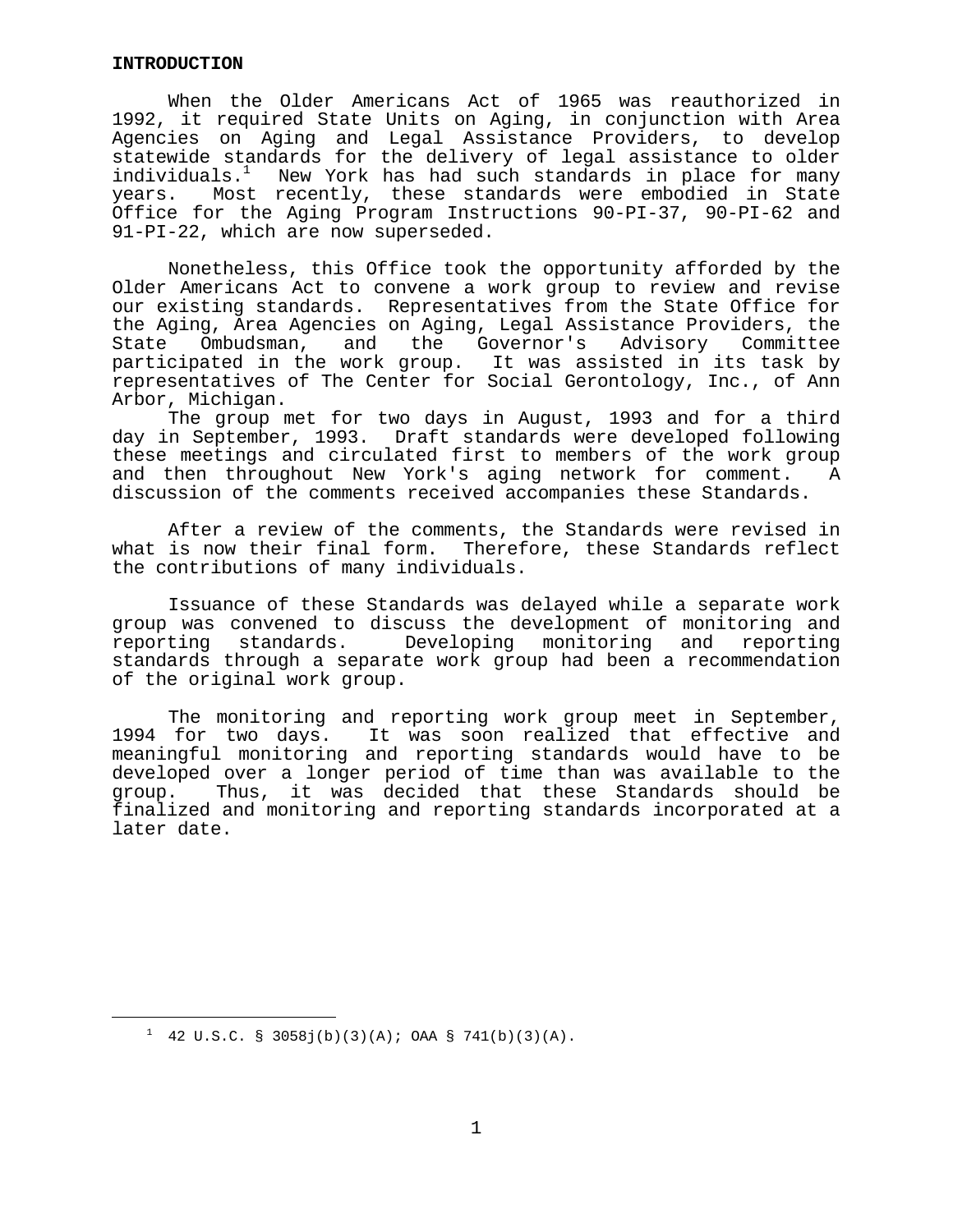#### **I. The Legal Assistance Program**

#### A.Legal Authority and Funding

 The Federal Older Americans Act (OAA) designates legal assistance as a priority service funded under Title III-B.<sup>2</sup> The New York State Office for the Aging (SOFA) is responsible for the overall administration of the program, while direct legal services to older individuals are funded at the local level through Area Agencies on Aging (AAAs) and provided by their Legal Assistance Providers (Providers).

 The OAA requires SOFA to set specific minimum percentages that AAAs must spend on each of the priority services.<sup>3</sup> Currently, AAAs are required to spend 7% of their Title III-B funds to provide legal assistance to older individuals in their planning and service area. SOFA reserves the right to change the minimum percentage in the future in consultation with AAAs and Providers.

 Since legal assistance is a priority service mandated by the OAA, each of the 59 AAAs in New York must operate a Legal Assistance Program. Legal services offered through the program shall be accessible and available to those individuals 60 and over in greatest economic and social need throughout an AAA's planning and service area.

#### B.Waiver

 $\overline{\phantom{0}}$ 

 If an AAA believes the legal assistance needs of the elderly are otherwise being met through resources already available in the community, it may ask the State Office for the Aging to grant it a waiver from funding the minimum percentage required for legal assistance, or from providing any Legal Assistance Program at all[.4](#page-5-2) An AAA requesting a waiver must:

Oconduct a public hearing;

Oprovide notice of the public hearing to all interested parties in the area;

Ofurnish interested parties with an opportunity to testify at the public hearing;

<span id="page-5-0"></span> $2$  42 U.S.C. § 3026(a)(2); OAA § 306(a)(2).

<span id="page-5-1"></span><sup>3</sup>  *See,* 42 U.S.C. § 3027(a)(22); OAA § 307(a)(22). In addition to legal services, the OAA designates access services and in-home services as priority services [*id.,* § 3026(a)(2); OAA § 306(a)(2)].

<span id="page-5-2"></span> $4$  42 U.S.C § 3026(b)(1); OAA § 306(b)(1).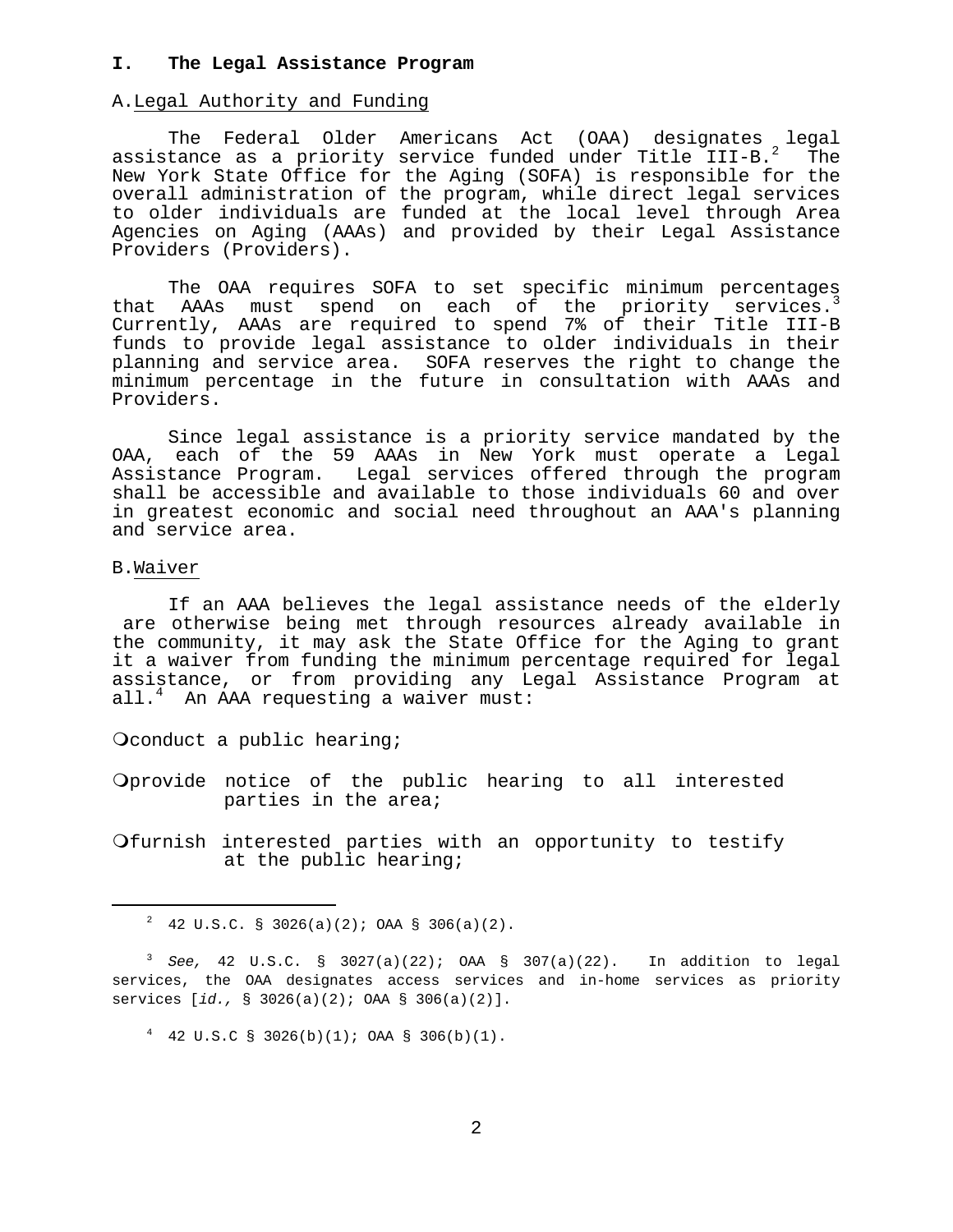Oprepare a record of the public hearing; and

Ofurnish the State Office for the Aging with the record along with its request for a waiver.

 The public hearing record must clearly show that the legal assistance needs of those elderly in greatest economic or social need, as well as those elderly in the target populations, are being met through resources already available in the community. An AAA requesting a waiver must also demonstrate an ability to assist the elderly in accessing legal resources in the community.

#### C.Program Purpose

Legal assistance, as defined in the OAA:

- (A) means legal advice and representation provided by an attorney to older individuals with economic or social need; and
- (B) includes--
- (i) to the extent feasible, counseling or other appropriate assistance by a paralegal or law student under the direct supervision of an attorney; and
- (ii) counseling or representation by a nonlawyer where permitted by law.<sup>5</sup>

 Thus, the Legal Assistance Program is an advocacy program providing older individuals with legal advice and representation, including representation in court. An older individual is an individual who is [6](#page-6-1)0 years of age or older.<sup>6</sup>

 The regulations promulgated pursuant to the OAA by the U.S. Department of Health and Human Services require all Title III services to be provided without the use of any means testing.<sup>7</sup> The term "means test" is defined as "the use of an older person's income or resource to deny that person's receipt of services..."<sup>8</sup> With regard to legal assistance providers, the regulations state:

(d) A legal assistance provider may not require an older person to disclose information about income or resources

- <span id="page-6-1"></span> $^6$  *Id.,* § 3002(38); OAA § 102(38).
- <span id="page-6-2"></span> $7$  45 CFR § 1321.17(f)(3).
- <span id="page-6-3"></span><sup>8</sup>  *Id.,* § 1321.3.

 $\overline{\phantom{0}}$ 

<span id="page-6-0"></span> $^{5}$  *Id.*, § 3002(33); OAA § 102(33).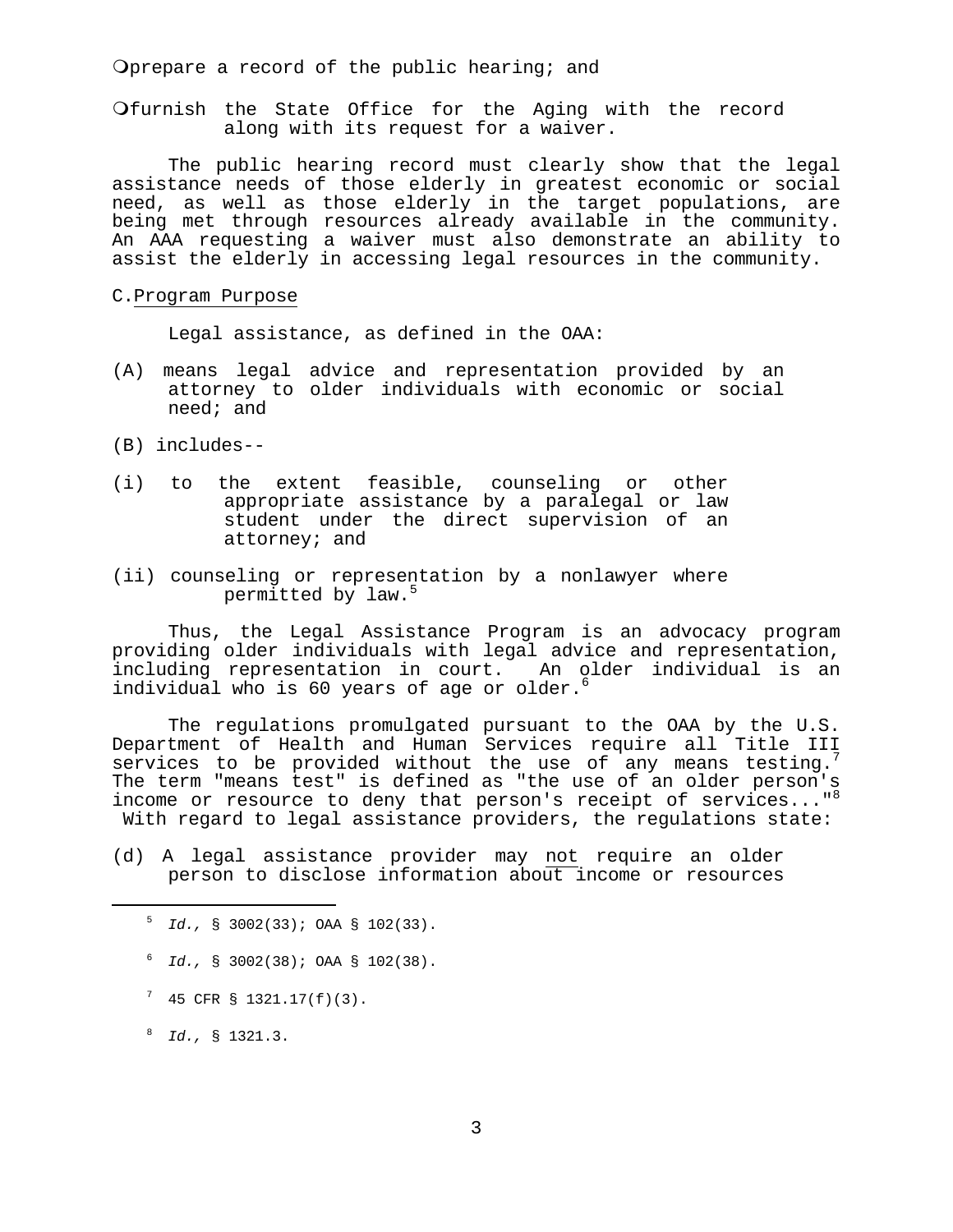as a condition for providing legal assistance under this part.

(e) A legal assistance provider may ask about the person's financial circumstances as a part of the process of providing legal advice, counseling and representation, or for the purpose of identifying additional resources and benefits for which an older person may be eligible.<sup>9</sup>

 Balancing the statutory preference for serving those in economic and social need against the regulatory prohibition on means testing is accomplished by serving certain target populations within the AAA's service area and establishing case priorities to meet the needs of those populations.<sup>10</sup>

### D. Target Populations

 To meet the statutory and regulatory requirements, while recognizing that resources under the OAA are limited, legal assistance must be targeted to particularly needy populations of Older New Yorkers. Particularly needy persons, as specified in the Older Americans Act, include those in greatest economic or social need, low-income minorities, and rural elders.

 The OAA defines "greatest economic need" as "the need resulting from an income at or below the poverty line."<sup>11</sup> Greatest social need is defined by the OAA as

...the need caused by noneconomic factors, which include-

- (A) physical and mental disabilities;
- (B) language barriers;
- (C) and cultural, social, or geographical isolation, including isolation caused by racial or ethnic status, that-
	- (i) restricts the ability of an individual to perform normal daily tasks;
	- (ii) or which threatens the capacity of the individual to live independently.<sup>1</sup>

i

<span id="page-7-1"></span> 10 For a more detailed discussion, *see, generally, Comprehensive Guide to Delivery of Legal Assistance to Older Persons,* Chapter V, Targeting, Priority Setting, and Means Testing, The Center for Social Gerontology (1998).

- <span id="page-7-2"></span> $11$  42 U.S.C. § 3002(29); OAA § 102(29).
- <span id="page-7-3"></span> $12$  *Id.*, § 3002(30); OAA § 102(30).

<span id="page-7-0"></span><sup>9</sup>  *Id.,* § 1321.71(d),(e).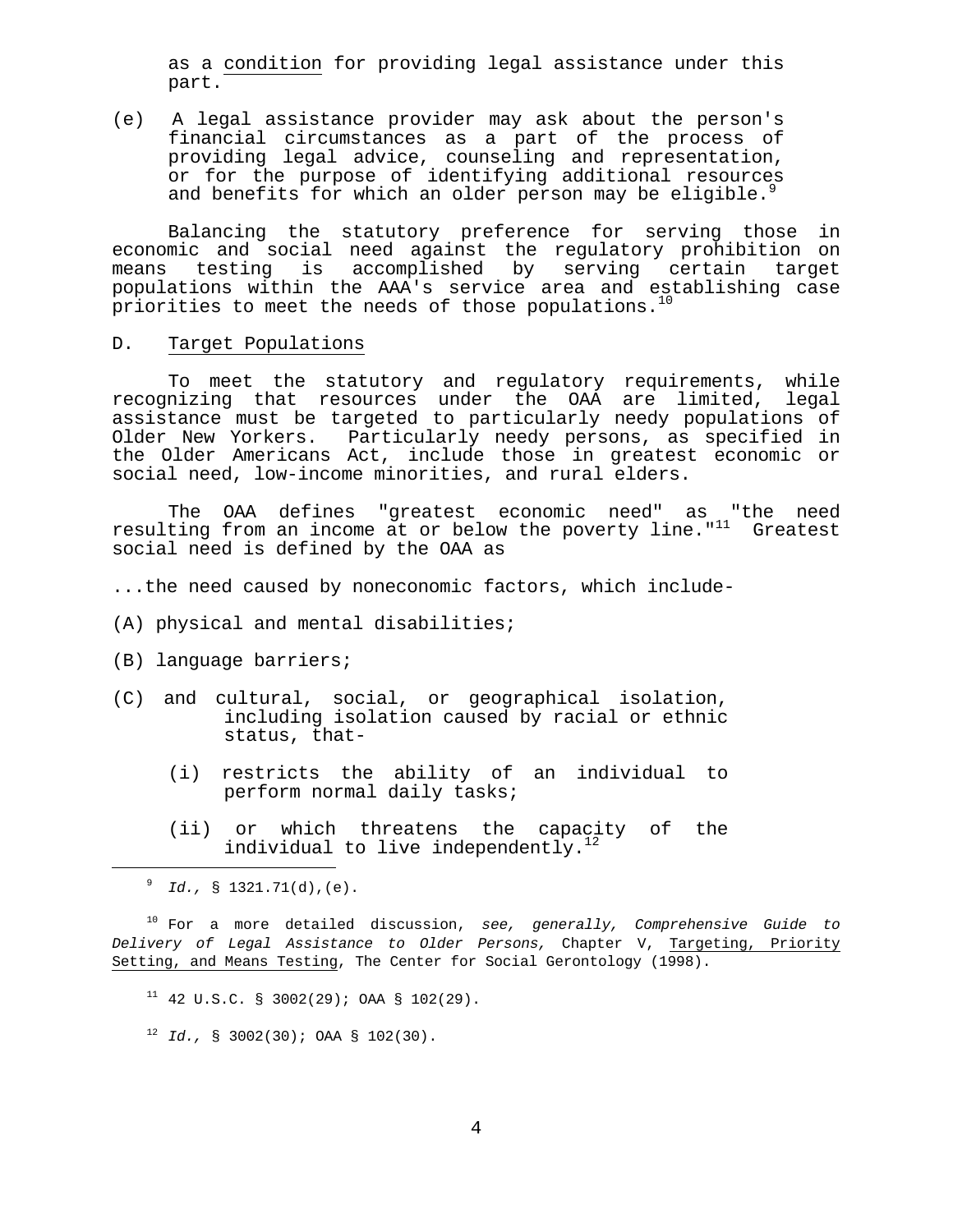Targeted populations should include, but not be limited to, Older New Yorkers who:

Oare residents of nursing homes;

Qare residents of adult homes;

Ohave assisted living needs or are in an assisted living arrangement;

Ohave chronic health problems;

Ohave particular problems of access to health care;

Oare homeless, or threatened with homelessness;

Olive on a subsistence income, or are threatened with the loss of subsistence income;

Ohave language barriers;

Oare proposed for or under guardianship;

Oare victims of abuse, neglect or exploitation (including fraudulent and deceptive financial and consumer practices); and,

Oare physically isolated.

 Consideration should be given on the local level to the existence and availability of other resources to meet the legal needs of targeted populations. This target listing is not intended to be exhaustive, mandatory, or in priority order but represents a range of possibilities that should be taken into consideration by AAAs and Legal Assistance Providers when targeting services and establishing case priorities.

E. Case Priorities

 After identifying target population groups and subgroups, AAAs and Providers shall establish case priorities that will best meet the needs of the targeted groups. AAAs must specify their case priorities in their area plan beginning with the annual implementation plan (AIP) for the program year commencing April 1, 1996. The established priorities must be reviewed and, if necessary, updated not less than once every four years thereafter.

 AAAs and Providers must consider the following broad categories of legal assistance, as specified by the Older

 $\sim$  5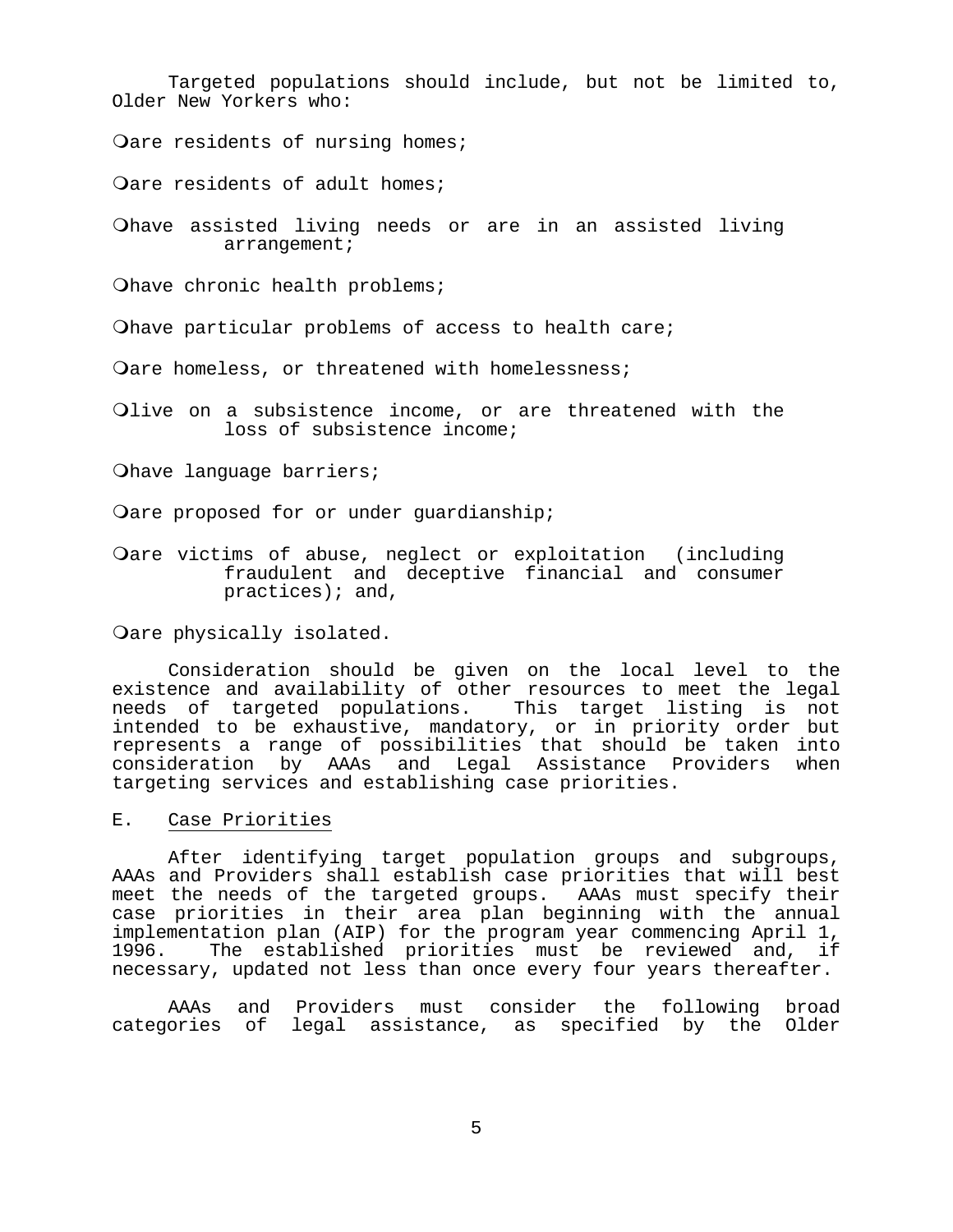Americans Act Reauthorization of 1992:<sup>[13](#page-9-0)</sup>

**O**Income

OHealth care

Long-term care

ONutrition

<span id="page-9-0"></span>i

O Housing and utilities

O Defense of guardianship

Abuse, neglect and exploitation

OAge discrimination $14$ 

Within these broad categories, certain issue areas, as indicated in the table below, are of particular concern to older New Yorkers.

 It is not required that each issue from the table below be listed as a priority issue in an AAA's AIP. AAAs and Legal Assistance Providers, however, must give consideration to these issues when selecting the case priorities for their Title III-B Legal Assistance Program. When issuing a request for proposals for the position of Legal Assistance Provider, AAAs must require applicants to address these issue areas.

| PRIORITY ISSUES                                                                                                                                                                                                        |                                                                                                                                                   |  |
|------------------------------------------------------------------------------------------------------------------------------------------------------------------------------------------------------------------------|---------------------------------------------------------------------------------------------------------------------------------------------------|--|
| INCOME/NUTRITION/BENEFITS                                                                                                                                                                                              | HOUSING/UTILITIES                                                                                                                                 |  |
| Social Security (Title II)<br>SSI (Title XVI)<br>Food Stamps<br>Railroad Retirement<br>Workers Compensation<br>Veterans Benefits<br>Unemployment Compensation<br>Pensions<br><b>HEAP</b><br>SCRIE<br>Section 8 Housing | Tenant Issues<br>Foreclosure<br>Home Repair Fraud<br>Utility Shut Offs<br>Energy Issues<br>Home Ownership/Real Property<br>Home Equity Conversion |  |

<sup>13</sup> *Id.,* § 3027(a)(15); OAA § 307(a)(15).

<span id="page-9-1"></span><sup>14</sup> *But see* discussion under "E. Other Issues" below.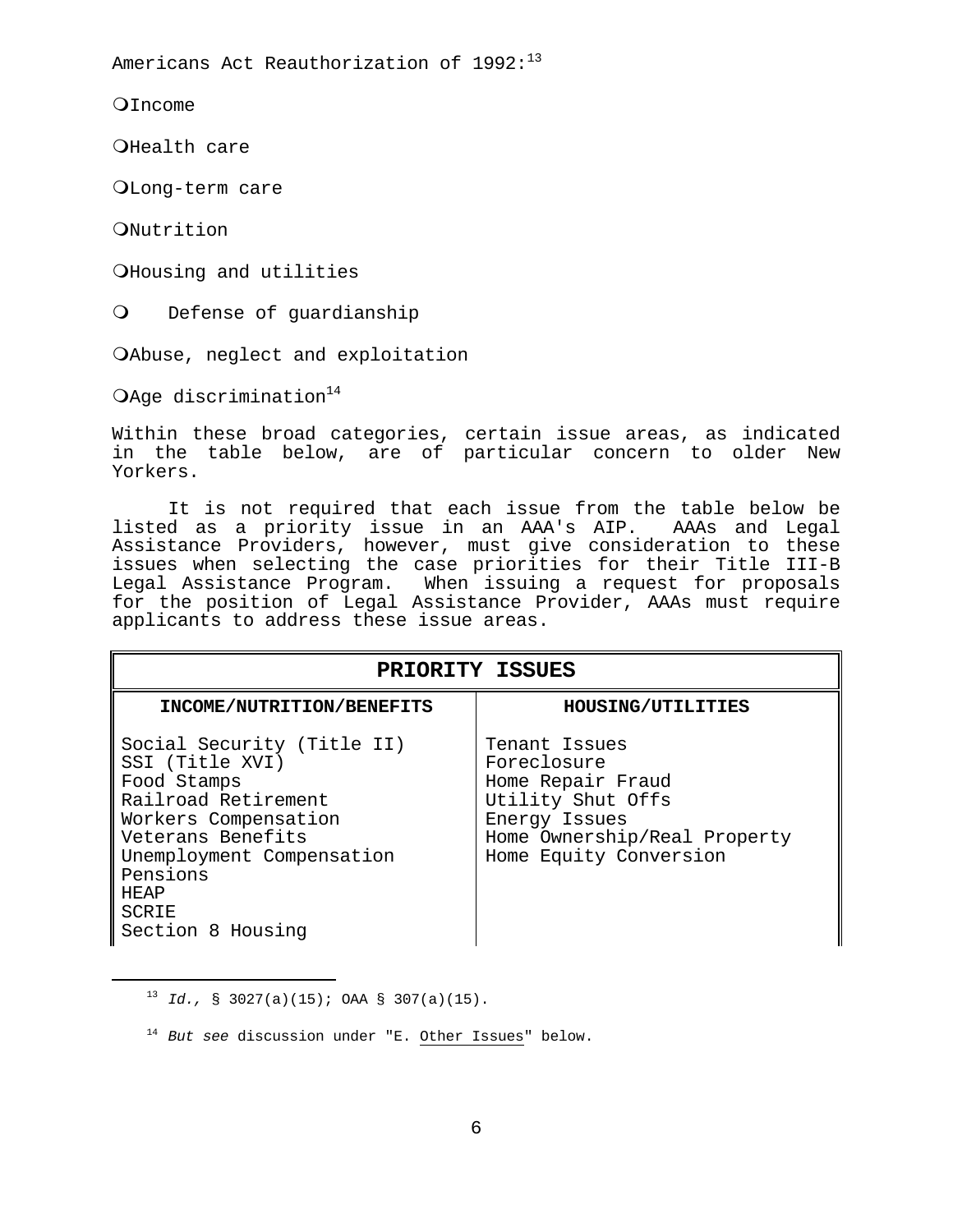| PRIORITY ISSUES                                                                                                                       |                                                                                                         |  |
|---------------------------------------------------------------------------------------------------------------------------------------|---------------------------------------------------------------------------------------------------------|--|
| HEALTH/LONG-TERM CARE                                                                                                                 | GUARDIANSHIP/ABUSE/NEGLECT                                                                              |  |
| Medicaid<br>Medicare<br>Nursing Home Issues<br>Adult Home Issues<br>COBRA<br>Other Insurance Issues<br>Home Health Care<br>OMB Issues | Defense of Guardianship<br>Representative Payee<br>Abuse Cases<br>Financial Exploitation                |  |
| <b>OTHER CATEGORIES</b>                                                                                                               | CONSUMER                                                                                                |  |
| Americans w/ Disabilities Act<br>Grandparents' Rights<br>Divorce/Annulment/Separation<br>(in order to obtain benefits)                | Collection<br>Contracts/Warranties<br>Non Health Insurance Issues<br>Tax<br>Loans/Installment Purchases |  |

#### F. Other Issues

 In addition to the Priority Issues specified in the table above, there are other issues that are of importance and concern to Older New Yorkers and, therefore, should be of importance and<br>concern to AAAs and Providers. These issues fall into the concern to AAAs and Providers. categories of age discrimination and preserving personal autonomy.

 Older New Yorkers sometimes face discrimination in gaining housing, employment, services and credit. The AAA or the Legal Assistance Provider may be contacted to assist the older individual in such cases. Age discrimination cases are often fee generating, however, and may not, ordinarily, be undertaken by the<br>Provider.<sup>15</sup> Nonetheless, the AAA or Provider should direct such Nonetheless, the AAA or Provider should direct such individuals to the New York State Division of Human Rights and offer assistance in contacting that agency.

 Matters involving the preservation of personal autonomy include the preparation of powers of attorney, health care proxies, do not resuscitate orders and even wills. These are matters that are of as much importance to those of limited means as they are to those of comfortable means. AAAs and Providers may want to explore the possibility of utilizing *pro bono* and reduced fee panels as a means of meeting the demand for assistance in this area while preserving limited financial resources to address the priority issues specified above.

#### G. Communications and Consultation

<span id="page-10-0"></span>i

<sup>15</sup> *See,* 45 CFR § 1321.71(g).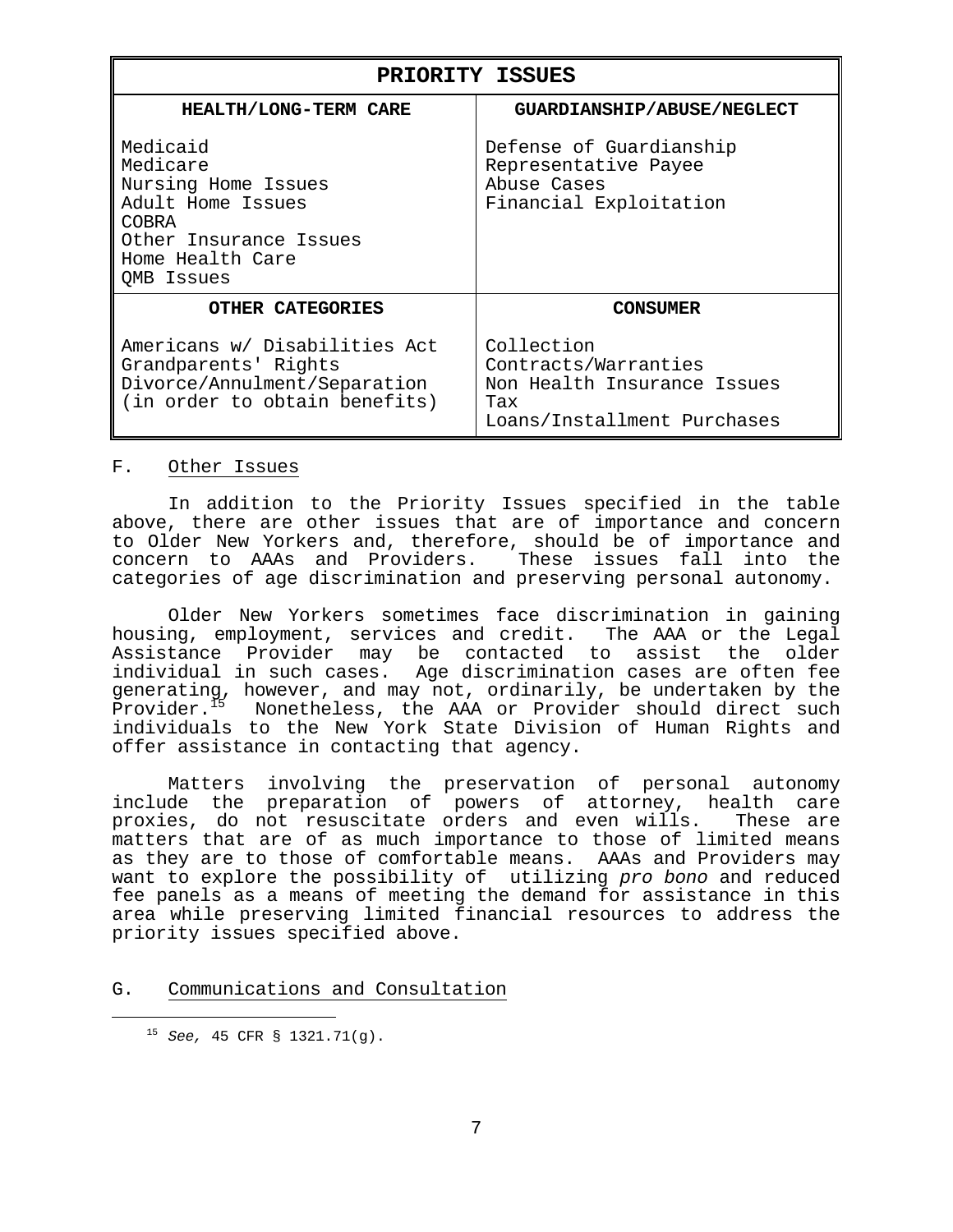Good communication between AAAs and Legal Assistance Providers is essential to the success of the Legal Assistance Program. Therefore, in order to comply with the purposes of the program and meet the needs of the target populations, AAAs and Legal Assistance Providers are expected to engage in a dialogue on how they may best:

- Oformally establish case priorities that reflect local needs of the target population, taking into consideration those issues specified in these standards;
- Ofoster cost effective, high quality services having maximum impact on these priority issues;
- Oassure the accessibility of the Legal Assistance Program throughout the planning and service area served by the AAA;
- Ocooperate with SOFA, other AAAs and Legal Assistance Providers in serving the legal needs of Older New Yorkers; and
- Odevelop and maximize the use of other resources to expand the provision of legal assistance to the elderly.

 The State Office for the Aging, upon request, will provide technical assistance to the AAAs and the Legal Assistance Providers in meeting the requirements of this section.

#### **II. Responsibilities of the State Office for the Aging**

#### A. The Legal Assistance Developer

 In accordance with the OAA, the State Office for the Aging shall designate an individual as the State Legal Assistance Developer.<sup>16</sup> This individual shall work with appropriate SOFA staff to comply with the requirements of Title VII, Chapter 4 of the Older Americans Act and also to ensure:

- Ostate leadership in securing and maintaining the legal rights of Older New Yorkers;
- Ostate capacity to coordinate the provision of legal assistance; and
- Ostate capacity to provide technical assistance, training and other supportive functions to AAAs, Legal

<span id="page-11-0"></span>i

 $16$  42 U.S.C. § 3058 $j(b)(2)$ ; OAA § 731(b)(2).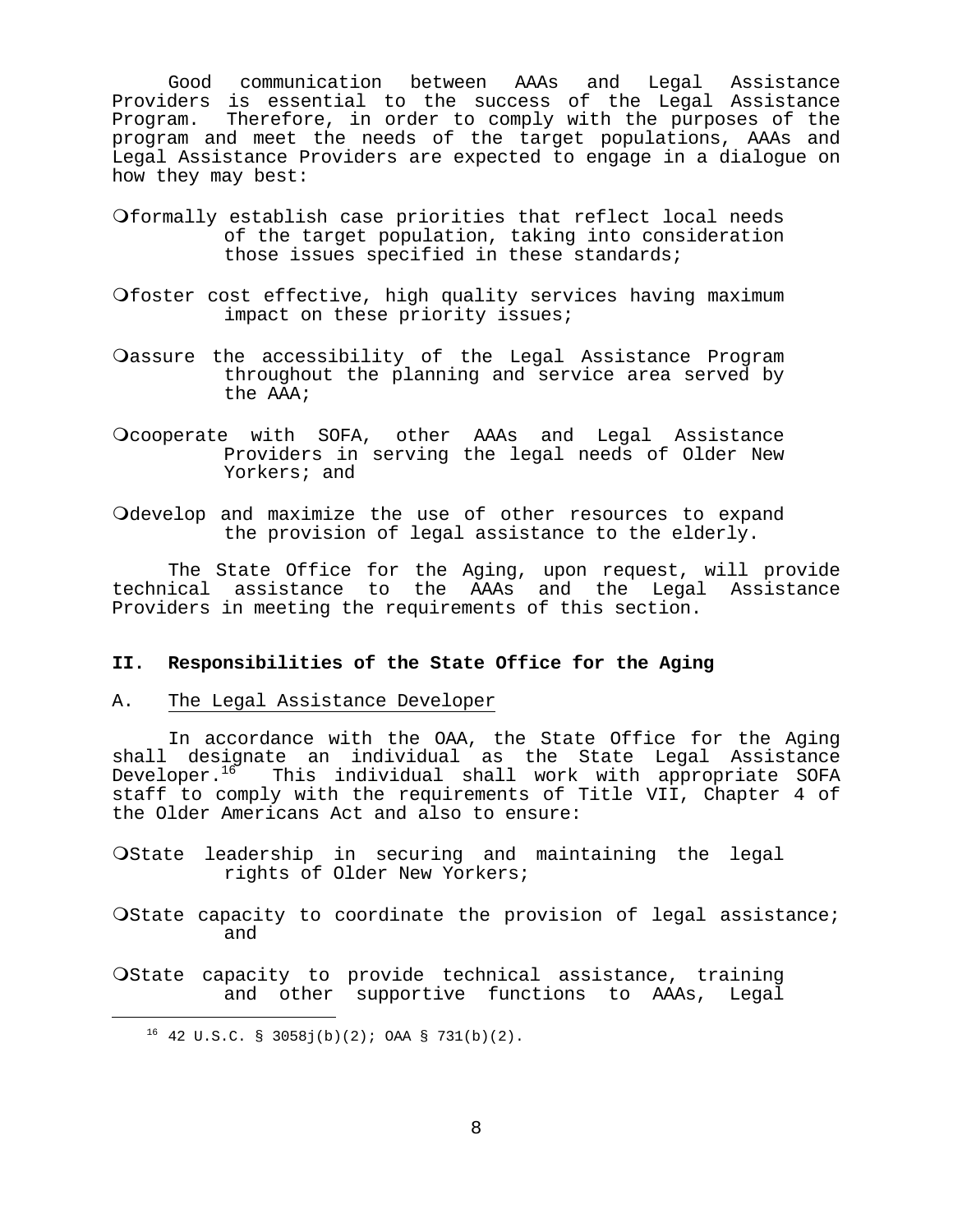Assistance Providers, State and Local Long Term Care Ombudsmen, and others as appropriate.

#### B. Networking

 In order to enhance the quality of legal assistance to Older New Yorkers, SOFA, through its Legal Assistance Developer, shall encourage and facilitate the coordination of advocacy activities among the AAAs and Title III-B Legal Assistance Providers. Toward this end, the Developer shall periodically disseminate a current list of Legal Assistant Providers to both AAAs and Providers.

 The Legal Assistance Developer shall plan regional meetings for AAA staff and Legal Assistance Providers and others as appropriate. The planning for the regional meetings and other networking activities shall be coordinated with the appropriate AAA and Legal Assistance Provider.

#### C. Update Standards

 SOFA, through its Legal Assistance Developer, in conjunction with AAAs and Legal Assistance Providers, shall periodically review the standards and, as appropriate, update them in whole or in part. AAAs and Legal Assistance Providers also are encouraged to make recommendations for updating the standards.

#### D. Technical Assistance

 The Legal Assistance Developer shall be responsible for providing technical assistance regarding the following matters:

OTargeting

OReporting and Monitoring

**OConfidentiality** 

Promoting the Legal Assistance Program

OSelecting Case Priorities

Client Grievance Procedures

ORequests for Proposals

#### E. Training Responsibilities

 The Legal Assistance Developer shall facilitate the education and training of professionals, volunteers, and older individuals concerning elder rights. The training will focus on the requirements of those laws intended to benefit the elderly. Whenever possible, such training will be incorporated into the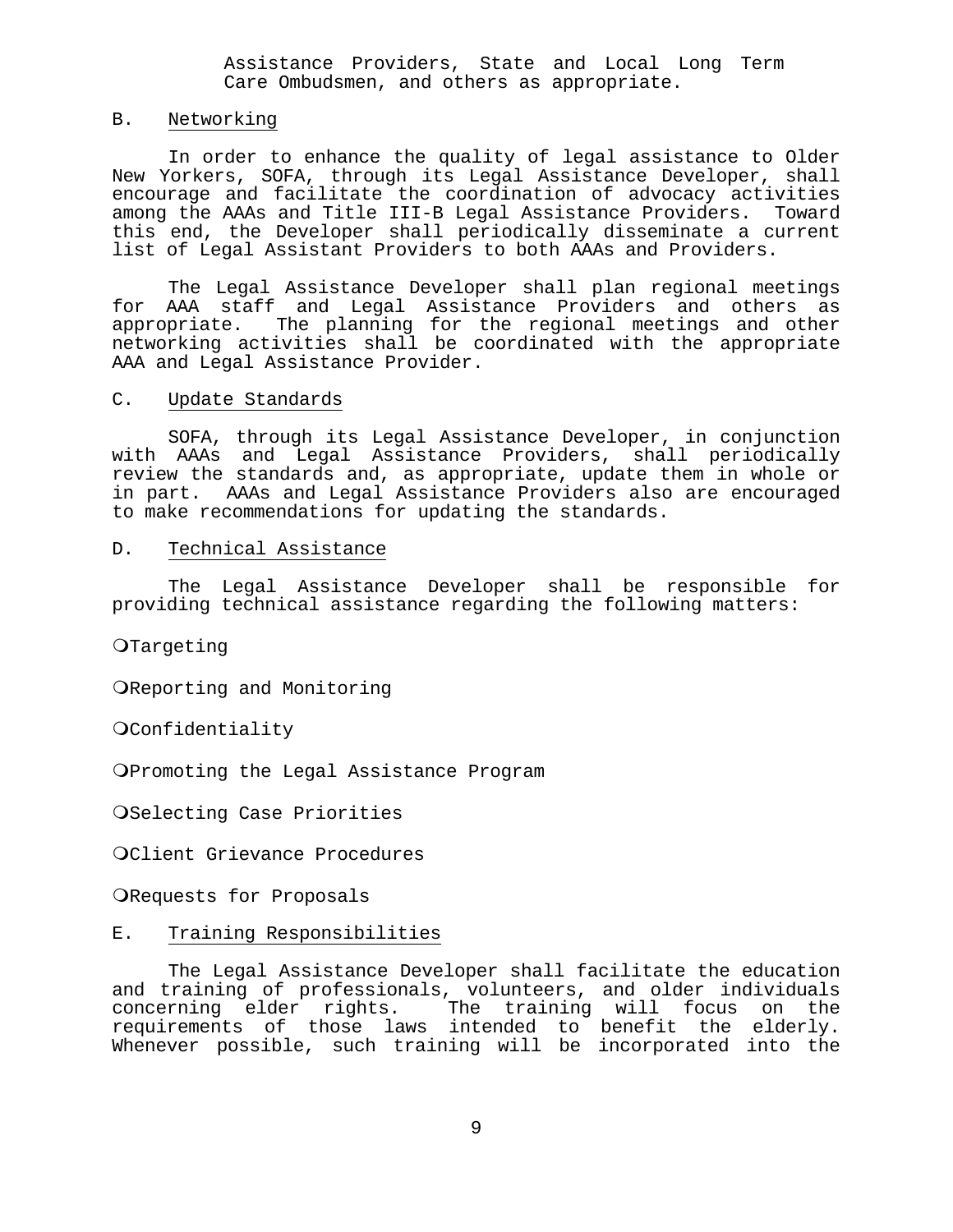regional meetings specified in Section II(B) of these standards.

#### **III. Responsibilities of Area Agencies on Aging**

#### A. General Responsibilities

 The Area Agency on Aging has the primary responsibility for selecting a Legal Assistance Provider to serve its planning and service area. An AAA may contract with more than one Provider, but each Provider must demonstrate the experience or capacity to deliver quality legal assistance in the priority issue areas. The Provider may represent individual elderly clients or groups of elderly clients. An example of group representation would be representation of a group of elderly tenants seeking relief from lease violations by their landlord.

 The AAA shall work with its Legal Assistance Provider to provide leadership relative to all aging issues within the planning and service area. This leadership shall include, but not be limited to, planning, advocacy, coordination of services, interagency linkages, and information sharing in order to assure that the Legal Assistance Program is an integral part of the services offered by the AAA.

#### B. Coordination with the State Legal Assistance Developer

 The AAA may seek technical assistance from the State Legal Assistance Developer to ensure the delivery of quality legal assistance at the local level. The AAA also may designate a contact person for the State Legal Assistance Developer whenever the Developer has occasion to communicate with the AAA regarding the Legal Assistance Program.

#### C. Selection of a Legal Assistance Provider

A Title III-B Legal Assistance Provider must be:

Qa Legal Services Corporation grantee; or

- Oa not-for-profit corporation organized for the delivery of legal assistance; or
- Oa private law firm licensed to practice law in New York State; or
- Oa private attorney licensed to practice law in New York State; or
- Oa social agency that has an identifiable legal component independent from the agency. (A unit within the agency directly supervised by an attorney would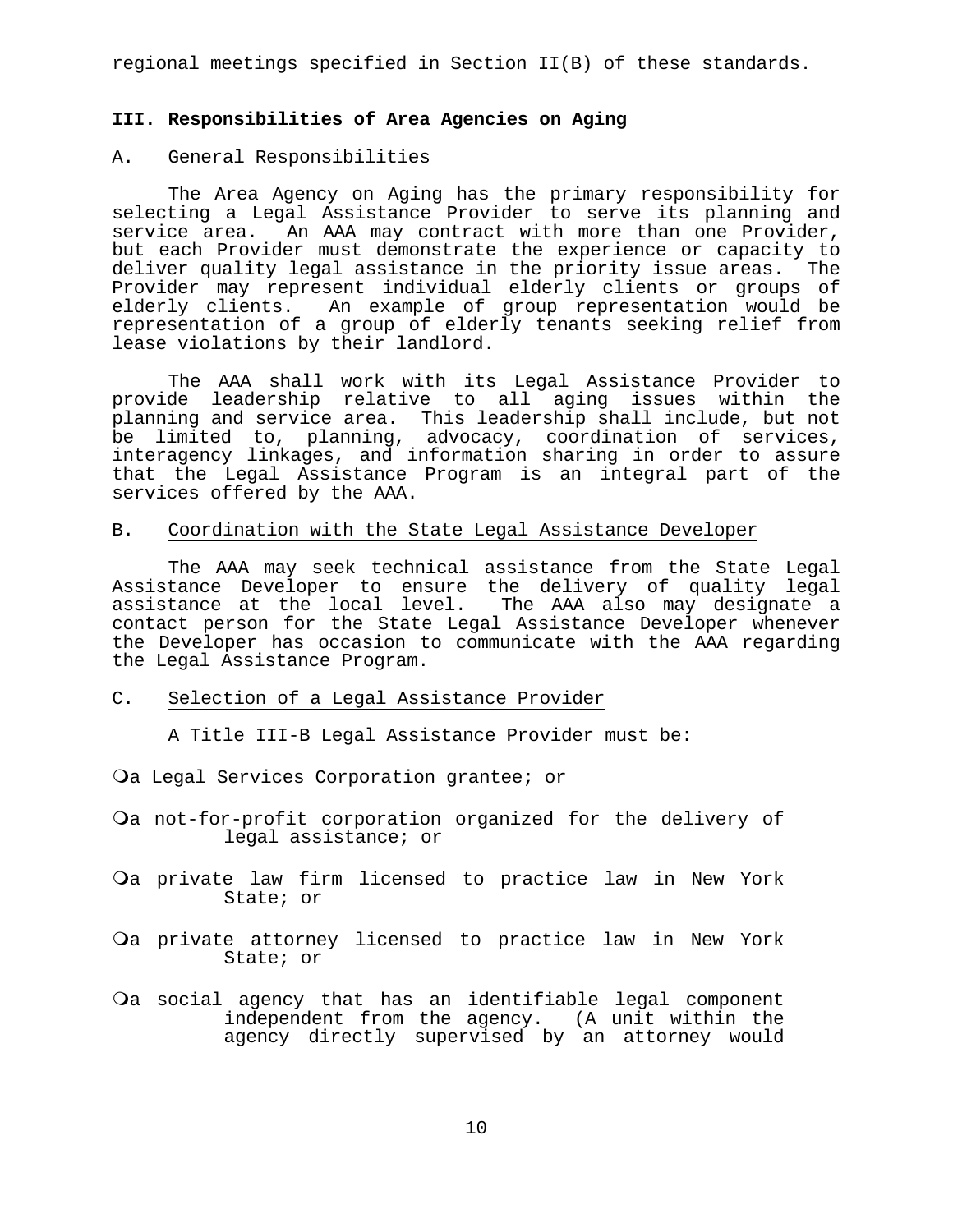most likely meet this requirement.)

 The Legal Assistance Provider may engage the services of a paralegal to provide Title III-B legal assistance. A paralegal providing legal assistance must be under the direct supervision of an attorney.

 A Legal Assistance Provider may not be either a full-time or part-time County Attorney. Elderly clients seeking representation against a county and its agencies must be assured that the Legal Assistance Provider will be able to represent their interests without conflict.

D. Primary Criteria for Selecting a Provider

 An AAA must select a Provider that best meets the following standards as required by Federal regulation: $17$ 

- O Has staff with expertise in specific areas of law affecting older persons in economic or social need.
- Demonstrates the capacity to provide effective administrative and judicial representation in those areas of law affecting older persons with economic or social need.
- Demonstrates the capacity to provide support to other advocacy efforts, such as the long-term care ombudsman program.
- ODemonstrates the capacity to provide effective legal assistance<br>to institutionalized, isolated, and homebound older to institutionalized, isolated, and homebound persons.
- Demonstrates the capacity to provide legal assistance in the principal language spoken in areas where most do not speak English as their principal language.
- E. Other Criteria

 $\overline{\phantom{0}}$ 

 The criteria that follow are not required by law or regulation, but are considered by the State Office for the Aging to be highly desirable to achieve the goal of providing quality legal assistance to all elderly, and especially to those elderly in greatest economic or social need. Potential Providers that best meet these criteria, along with the standards discussed in section D, above, should be given due consideration.

OHas offices and/or outreach sites that are convenient and readily

<span id="page-14-0"></span> $17$  These standards are currently found at 45 CFR § 1321.71(c). AAAs must also comply with any changes or amendments to the current regulations.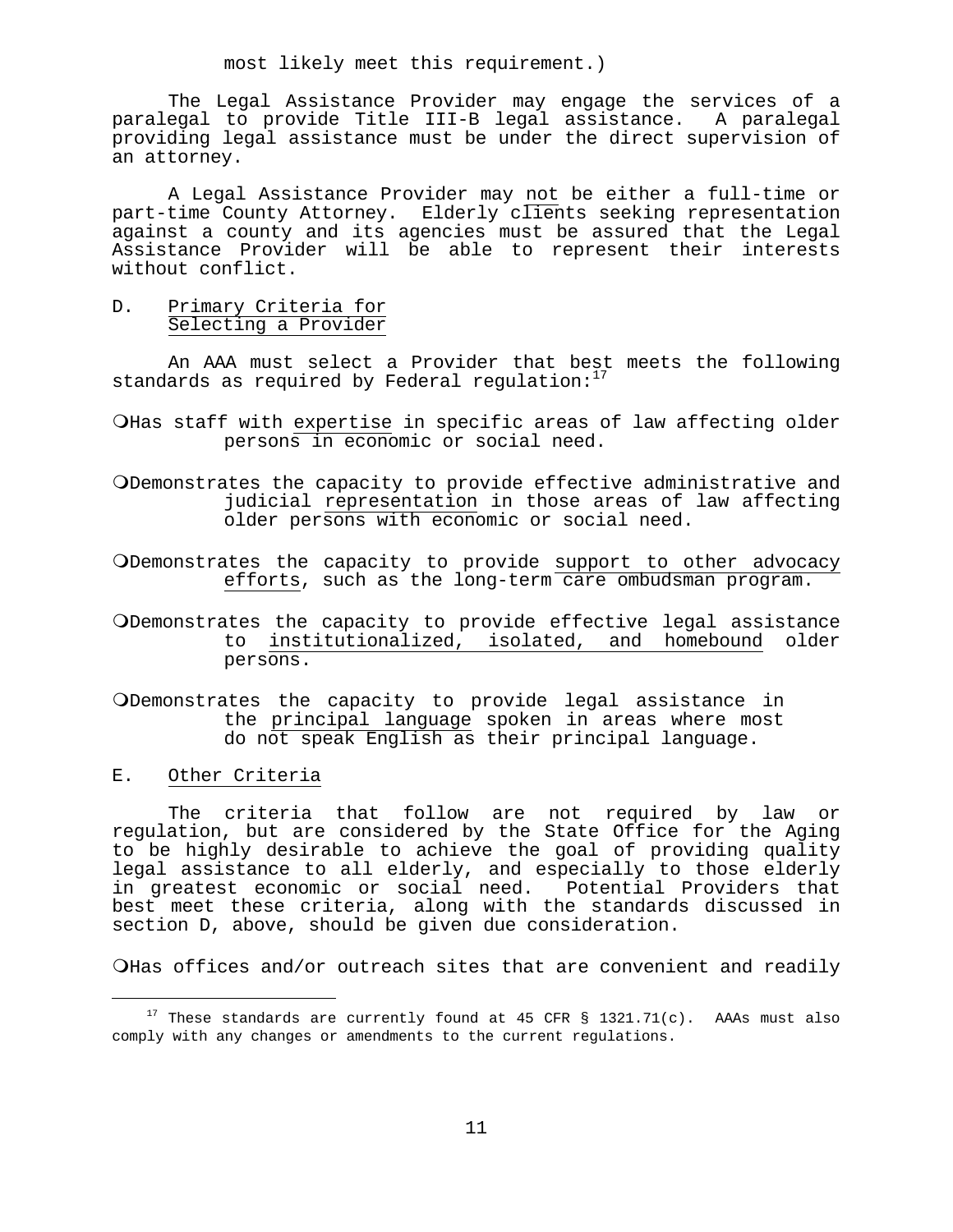accessible to all older people in the community, including socially and economically vulnerable older persons, or is willing to travel to outreach sites designated by the AAA.

- Demonstrates the capacity to provide legal services in the priority issue areas in a cost effective manner.
- Demonstrates the capacity to obtain other resources to provide legal assistance to the elderly.
- OHas a good relationship with the private bar and the ability to involve the private bar in providing legal assistance to the elderly, such as on a *pro bono* basis.

#### **IV. Responsibilities of the Legal Assistance Provider**

 The primary responsibility of the Legal Assistance Provider is to provide elderly residents in greatest economic and social need served by the AAA with legal advice and representation, including representation in court. The Provider may represent individual elderly clients or groups of elderly clients. An example of group representation would be representation of a group of elderly tenants seeking relief from lease violations by their<br>landlord. While other legal assistance activities, such as While other legal assistance activities, such as community legal education, are acceptable under these standards, the primary focus of the program is the direct legal representation of clients.

 As noted in Section III, however, the AAA and the Legal Assistance Provider are to provide leadership relative to all aging issues within the planning and service area. This leadership shall include, but not be limited to, planning, advocacy, coordination of services, interagency linkages, and information sharing in order to assure that the Legal Assistance Program is an integral part of the services offered by the AAA.

 Therefore, it is expected that the Legal Assistance Provider will utilize the full range of legal advocacy tools in representing the interests of program clients. Specifically, the Legal Assistance Provider should pursue judicial, administrative, and legislative remedies as appropriate, within the limits of applicable Federal and State Law.

#### A. General Provider Requirements

Each Legal Assistance Provider shall:

maintain client confidentiality and otherwise abide by the Lawyer's Code of Professional Responsibility as adopted by the New York State Bar Association;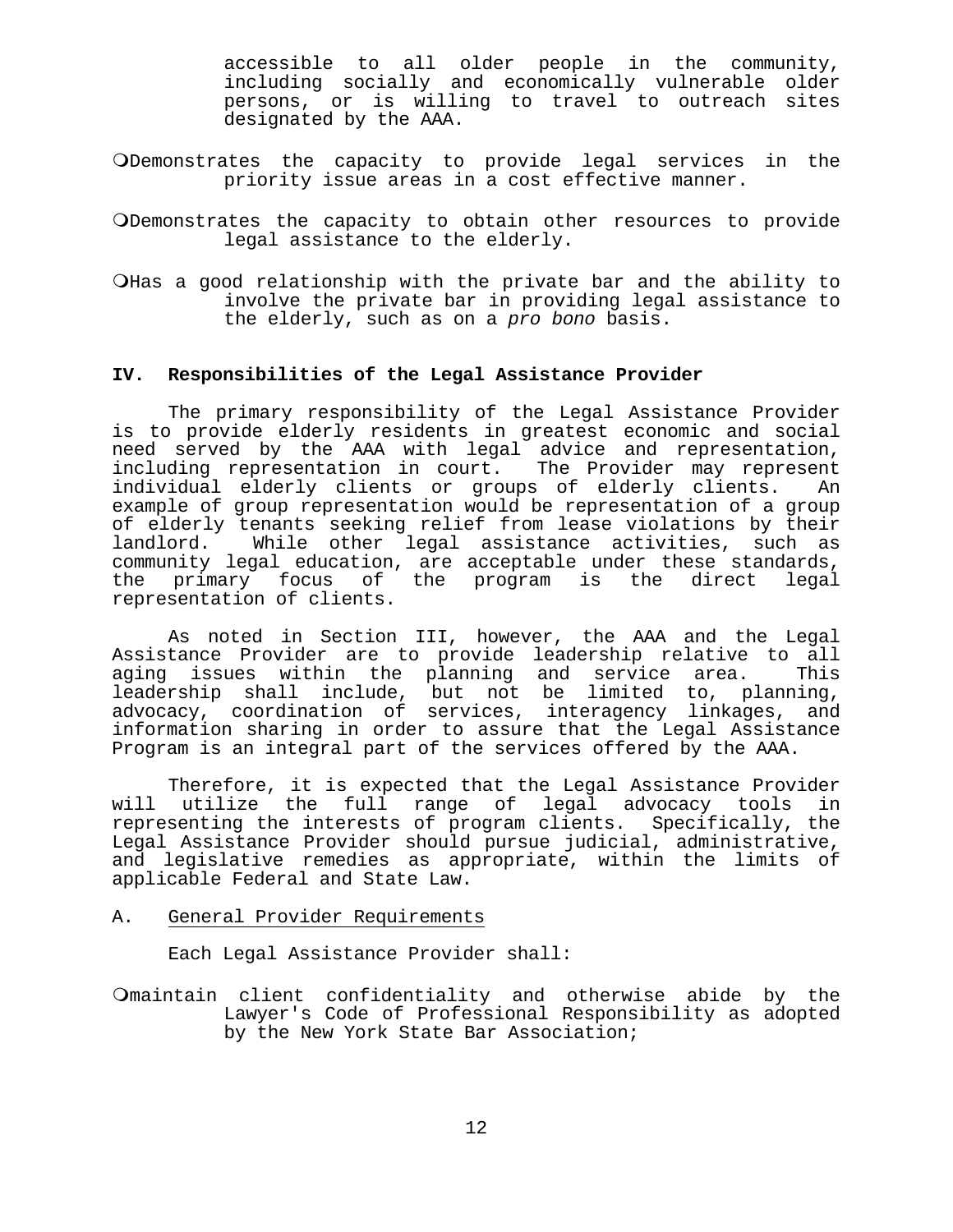Owork closely with the Area Agency on Aging;

- Oadhere to the standards set forth in this document and any amendments thereto;
- Owork with the Area Agency on Aging to develop a method for surveying client satisfaction and assure that the views of older persons are solicited and considered as to the operation of the program. Such method shall respect the client's right to confidentiality;
- Oassist the State Office for the Aging and the Area Agency on Aging in developing and amending reporting instrument as necessary;
- Owork with the Area Agency on Aging and obtain input from the State Legal Assistance Developer to assess and develop local program plans for reaching the target populations and addressing the case priorities;
- Oprovide effective, high quality administrative and judicial representation in the priority issue areas for eligible individuals, unless it can be demonstrated that another Provider within the PSA is delivering the service in accordance with these Standards;
- Quse Title III-B funds or other funds as contracted for from the Area Agency on Aging to maintain or increase, to the extent practicable, the level of legal assistance furnished to eligible individuals, and shall not use Title III-B funds to supplant funds from other federal or non-federal sources;
- Onot condition the provision of Title III-B funded legal assistance to any person 60 years of age or older on their level of income or resources. The Provider may only question the client about financial circumstances as a part of the process of providing legal advice, counsel and representation, and for the purpose of identifying additional resources to which the client may be entitled, and to assist in targeting clients with greatest social and economic need;
- Ogive clients a voluntary opportunity to contribute to the cost of the services they receive and ensure privacy with<br>respect to the client. The method of informing the The method of informing the client of the opportunity to contribute shall not discourage the utilization of the service by the contributor or other potentially eligible individuals;

Onot subcontract any interest or obligation arising under a Title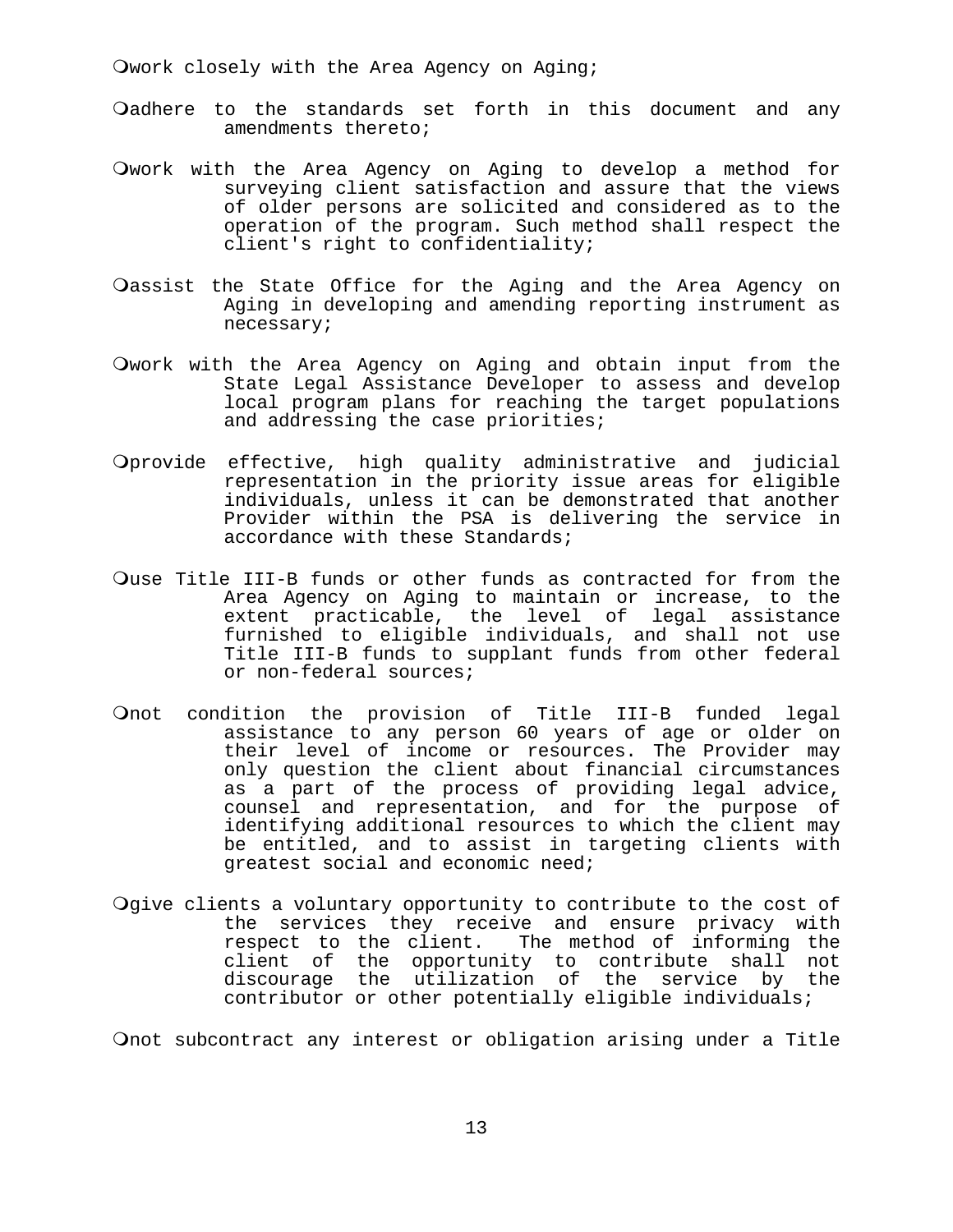III-B contract without written agreement of the Area Agency on Aging;

- Ohave the capacity to provide legal assistance in the principal language spoken by clients in areas where a significant<br>number of clients do not speak English as their number of clients do not speak English as principal language;
- Oprovide complete, accurate programmatic and fiscal reports to the Area Agency on Aging and the State Office for the Aging in a timely manner and provide additional information as may be requested by the Area Agency on Aging and the State Legal Services Developer, while maintaining client confidentiality; and,
- Oestablish goals for the future of the Legal Assistance Program in consultation with the AAA and the Legal Assistance Developer.
- B. Assisted Referrals

 There will be times when an elderly individual asks a Legal Assistance Provider for help with a matter for which adequate and accessible legal resources exist in the community. In such cases, the Provider, or AAA program staff, may make referral to an attorney in private practice.

 The Legal Assistance Provider should work with the AAA to establish a referral mechanism. If possible, referral should be on a *pro bono* or reduced fee basis.

 If a client has a problem normally handled by the Legal Services Corporation (LSC), the Legal Assistance Provider, with the elderly client's permission, may make a referral to the LSC grantee. The client should be told, so long as it is true, that the LSC office handles more of that type of case and has a better expertise. The Provider should know whether this is in fact true because a cooperative relationship with the local LSC office should already have been established.

 In those instances where a Legal Assistance Provider is a LSC grantee, that Provider must attempt, to the extent possible, to serve the elderly client with funds and personnel provided by LSC. The LSC/Legal Assistance Provider will be required to demonstrate a fair proportion of assistance to eligible elderly clients as a condition of receiving OAA funds from the AAA. This in keeping with the objective of the OAA Legal Assistance Program supplementing legal assistance already available in the AAA's service area.

 The Legal Assistance Provider or AAA program staff must, if appropriate, make the first contact with the attorney or LSC office receiving the referral. The Provider or the AAA must have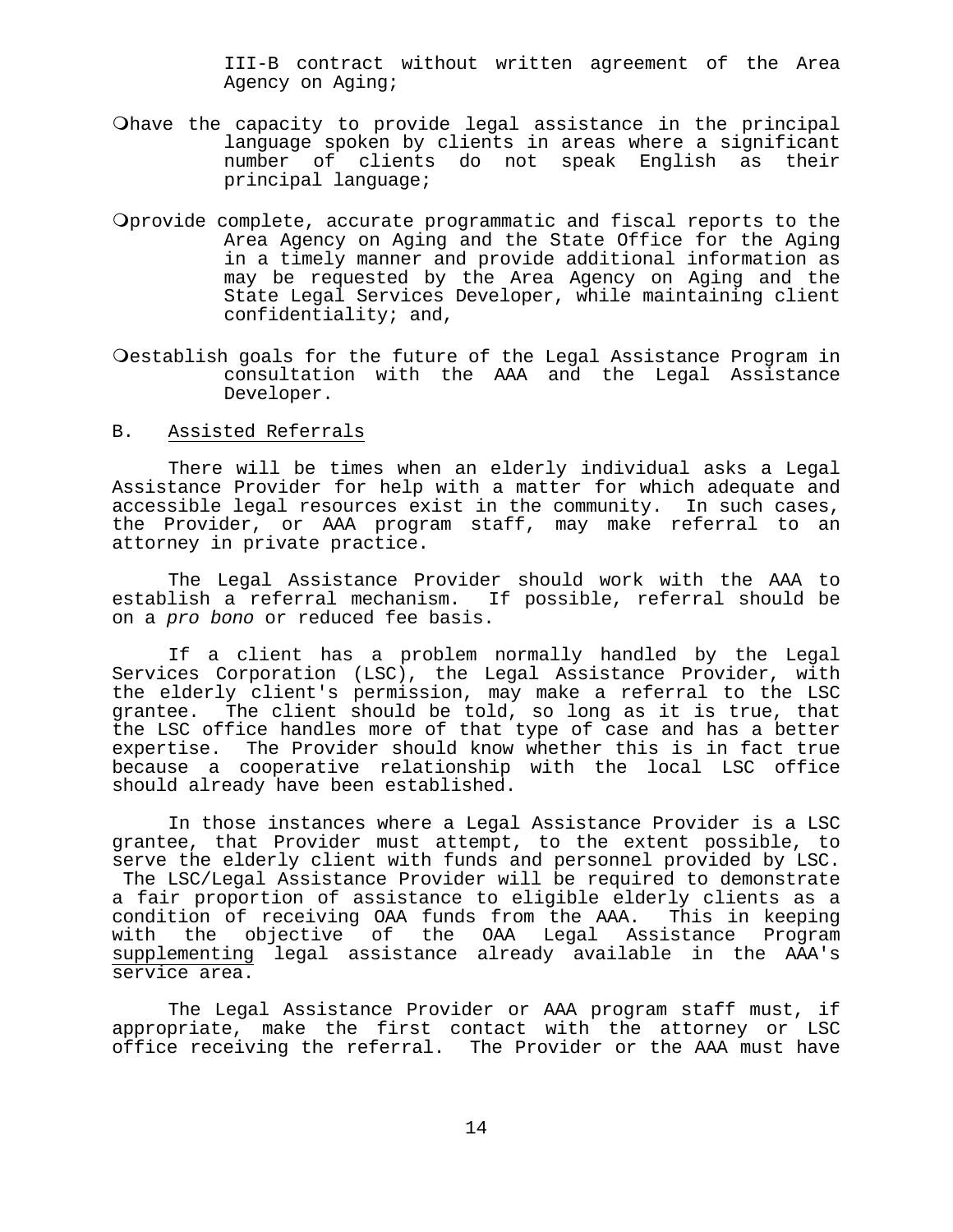procedures to follow up after the referral to assure that the client is served in a timely and adequate manner. This does not mean that the client always must be totally satisfied; the Provider is responsible only for assuring that what can be done for the client is being done. If not, the Provider must determine whether it is appropriate to take back the client and try to resolve the problem either through another, more effective referral, or through the OAA Legal Assistance Program.

#### V. Coordination with the Long-Term  **Care Ombudsman Program**

 The State Long-Term Care Ombudsman Program is an advocacy program representing residents of long-term care facilities. Coordinating services between the Legal Assistance Program and the Ombudsman Program is deemed essential for the effective representation of a particularly vulnerable target population.

 While other means may be utilized, the best means of assuring the coordination of services is through the adoption of a memorandum of understanding. Such memorandum should be reviewed and renewed not less than once every four years.

 A memorandum of understanding adopted pursuant to this section should address, but not be limited to, issues of conflicts of interest, case acceptance procedures, and referral procedures. The memorandum should specify that clients of the Long-Term Care Ombudsman Program are entitled to advice and representation where otherwise eligible and appropriate under Legal Assistance Program priorities. In addition to the Lawyer's Code of Professional Responsibility, Legal Assistance Providers must maintain confidentiality in accordance with the Older Americans Act and regulations, including, but not limited to, the sections on the Legal Assistance and Long-Term Care Ombudsman Programs.

#### VI. Joint Responsibilities of the AAA  **and the Legal Assistance Provider**

 The AAA and the Legal Assistance Provider have a joint obligation for assuring that the elderly within the Area Agency's planning and service area are receiving adequate representation, while also maximizing limited financial resources. There are several ways in which this obligation may be met. The establishment of case priorities and making assisted referrals, as previously discussed, are two such ways.

 The following requirements are intended to make the Legal Assistance Program more effective both in terms of maximizing the limited funding available and service provided to its clients. These dual goals may be achieved by other methods currently in use by individual Area Agencies. AAAs are encouraged to share methods they have determined to be effective with both the State Office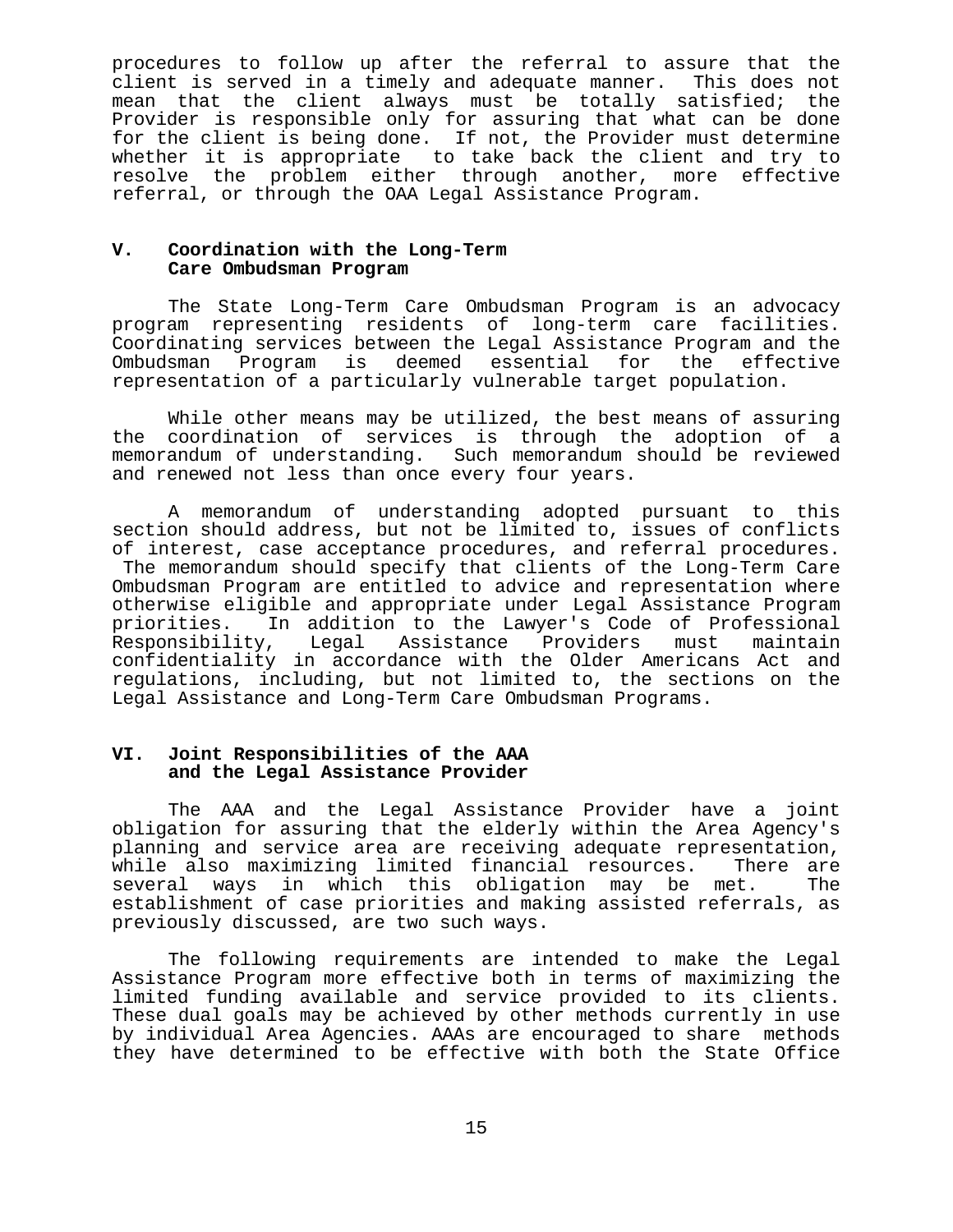for the Aging and other Area Agencies.

#### A. Coordination with the Legal Services Corporation

 The Legal Services Corporation (LSC) is a federally funded, non-profit corporation that receives funding on the basis of the number of poverty level individuals in each county. The Older Americans Act requires Title III Legal Assistance Programs to coordinate its services with existing LSC projects. $18$ 

 LSC grantees are mandated to serve the legal needs of all poverty level individuals in the county for which it receives a grant. These offices do not receive sufficient funds to represent every client who qualifies under the "poverty level" criteria. Nonetheless, each LSC grantee should represent a fair proportion of elderly since they receive funds based on the presence of these elderly individuals.

 It is the responsibility of the Area Agency and the Legal Assistance Provider to find out the extent to which the local LSC grantee is representing elderly clients and, if necessary, advocate for increased representation of the elderly at or below the poverty level. Area Agencies should become familiar with the local LSC grantee, if the grantee is not the same entity as the III-B Legal Assistance Provider, and work to assure that the elderly are adequately represented on its governing board. A close relationship should be maintained among the AAA, the III-B Legal Assistance Provider, and the LSC grantee.

 Where the local LSC grantee is also the Title III-B Legal Assistance Provider, documentation of good faith efforts to represent the elderly with LSC funds should be required as a condition of contract continuance. LSC grantees receiving Title III-B funds must keep statistics on the age of the clients represented so that these statistics will be available for review by the Area Agency.

#### B. Training for AAA Staff

<span id="page-19-0"></span>i

 The AAA Director and the Legal Assistance Provider are responsible for maintaining the competence of the AAA staff in the legal assistance area. The Provider must provide support to the AAA staff and to the Long Term Care Ombudsman Program staff, upon request, on legal questions for the institutionalized. At the request of the Director, the Provider must provide training to designated staff and volunteer advocates or Ombudsmen on a variety of topics, such as methods for identifying legal issues and proper procedures for referral to the Legal Assistance Program.

 The AAA Director should attempt to provide capable staff to assist the Legal Assistance Provider in:

 $18$  42 U.S.C. § 3027(a)(15)(B); OAA § 307(a)(15)(B).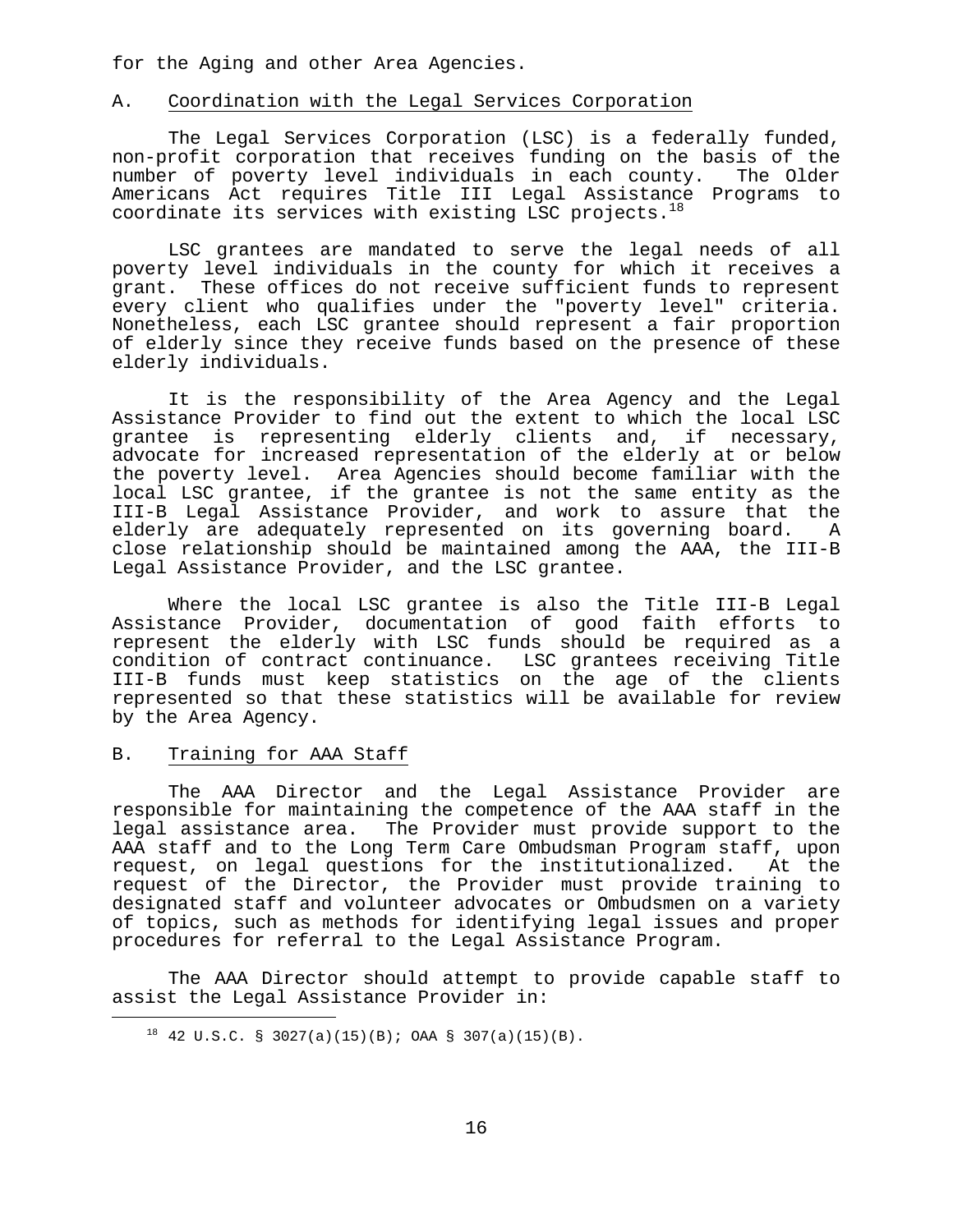ohandling cases appropriate for non-attorneys;

oscreening requests for assistance; and,

oproviding other appropriate assistance.

C. Community Legal Education

 The resources available under the OAA are extremely limited. Therefore, the primary focus of the Legal Assistance Program is the direct legal representation of clients. Nonetheless, the Legal Assistance Provider, in consultation with the AAA, should decide as a matter of policy if it can also serve the needs of the elderly by engaging in community legal education.

 The Provider should recognize that community legal education can generate increased demand for services. Ideally, community legal education should be integrated into the Provider's service delivery scheme so as to complement the direct representation of the elderly in priority areas. Examples of such integration are:

O Teaching the elderly to take steps themselves to resolve their problems.

- Advising the elderly of a result achieved through direct representation, so that such result reaches those to whom it applies.
- Advising the elderly that a specific problem, which traditionally may not be recognized as having a legal remedy, is amenable to a legal solution.
- Familiarizing the elderly with the Legal Assistance Program and informing them of the availability of its services.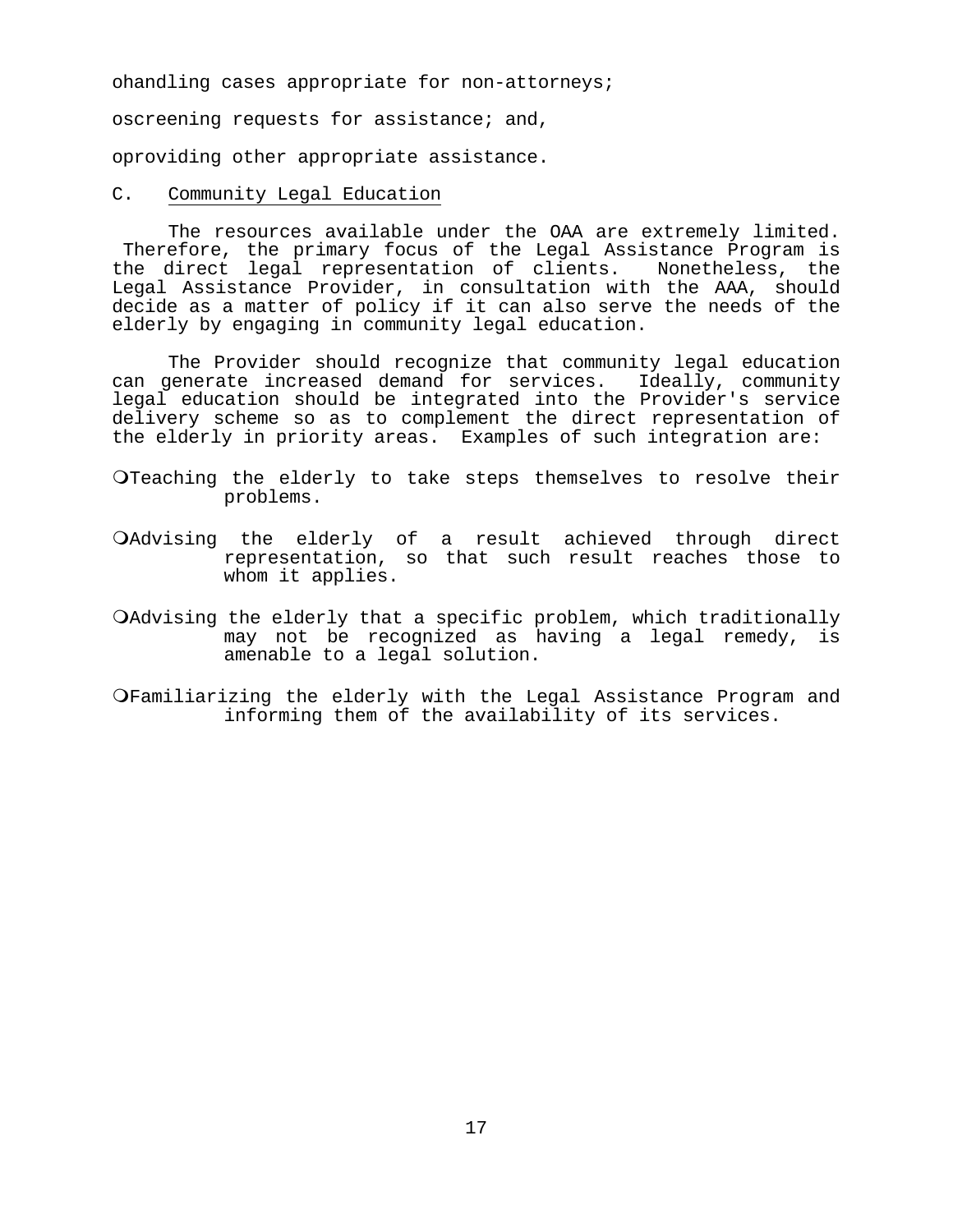#### **COWdENTS ON STATZWIDE STANDARDS POR THE DELIVERY OF LE6W A8SfSTAWCE TO OLDER NEW YORKERS**

#### *Discussion* **af Caments** *and Changes*

**In January, 1994, the State Office for the Aging distributed for comment Proposed Statewide Standards for the Delivery of Legal Assistance to Older New Yorkers. The Proposed Stnadrads were sent to Area Agency on Aging Directors, Legal Sasistance Providers and Substate Long-Term Care Ombudsman Program Directors. The following is a brief discussion of the coments received and changes made to the Standards as a result of those comments.** 

#### General Comments

#### Table of Contents

**Comment:** One commenter suggested that a table of contents is necessary. The Standards are rather lengthy and a table of **necessary. The Stanaards are rather lengthy and a table of contents would make it easier for users to find the appropriate section.** 

**Response: A table of contents has been added to the final version of the Stanaarda,** 

### Monitoring and Reporting

**Comment: The Standards do not address monitoring and reporting of the Legal Assistance Program at either the State or AAA level.** 

**Response: The work group charged with developing these Standards had recommended that a separate work group address the development of monitoring and reporting standards. Issuance of these Standards was delayed while a separate work group was convened for that purpose.** 

**The monitoring and reporting work group meet in September, 1994 for two days. It was soon realized that effective and meaningful monitoring and reporting standards would have to be developed over a longer period of time than was available to the group. Therefore, it was decided that these Standards should be finalized and standards for monitoring and reporting would issued at a later date.** 

#### **I.** The Legal Assistance Program

#### **B. Waiver**

**Comment: The material regarding the waiver of funding the Legal Assistance Program was originally part of the section**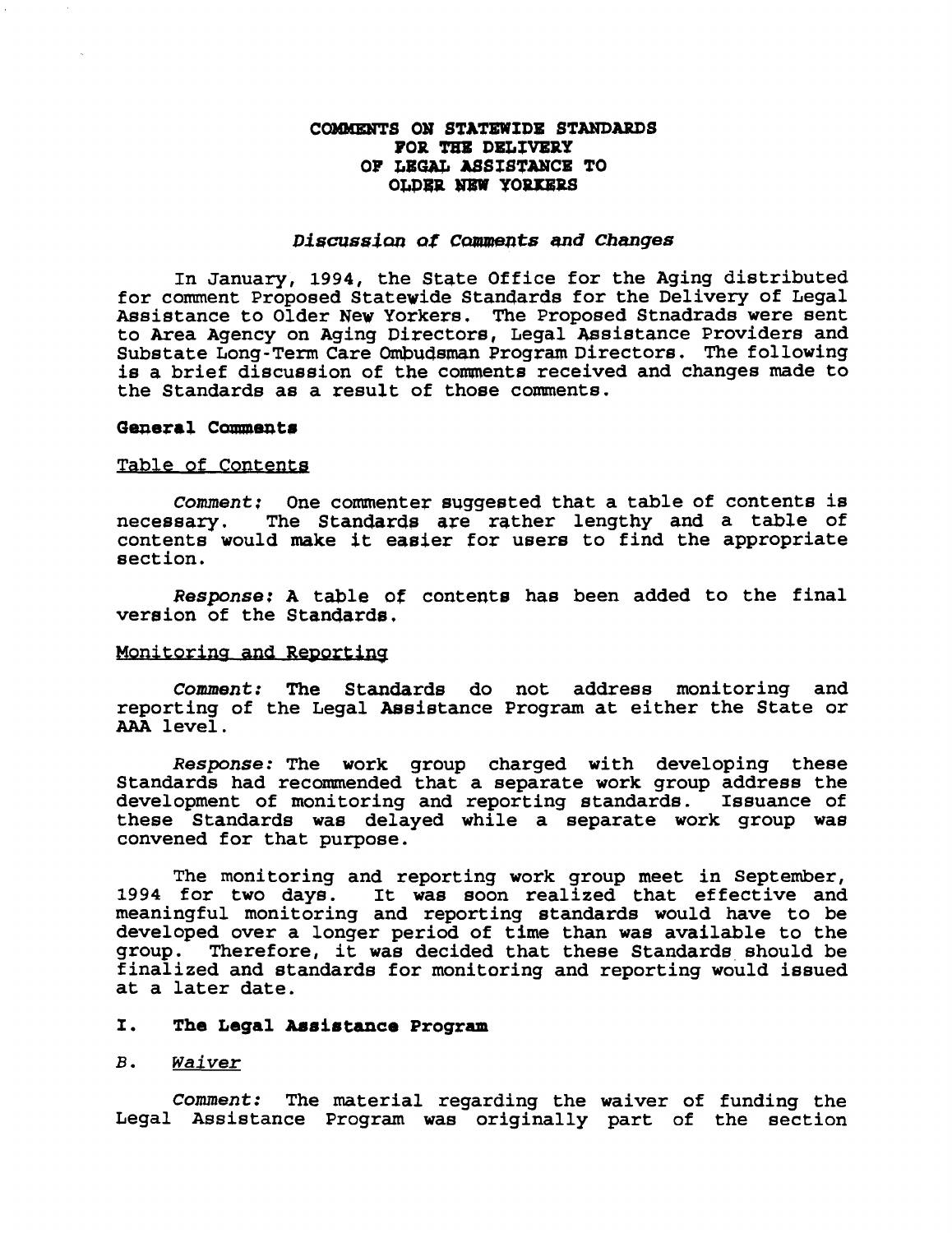entitled "A. Legal Authority and Funding, One commenter suggested that it be put in a separate section to reflect its importance.

**Response:** The waiver of funding the Legal Assistance Program has been given separate treatment in this new section entitled **"B.**   $\texttt{Waiver}$ . The remaining sections have been relettered accordingly.

#### $\overline{c}$ . Program Purpose

**Comment:** One commenter noted that the definition of legal assistance did not appear in the standards. Given the importance of this term, it was suggested that the definition from the Older Americans Act (OAA) be incorporated here.

**Response:** The OAA definition of the term "legal assistance" is reflected throughout the Standards. It is agreed, however, that the tern should be defined in the Standards and has been incorporated in this section. The discussion also has been expanded to address the regulgtory prohibition on means testing.

#### $D<sub>1</sub>$ **Tarqet Powulations**

Three comments were received concerning target populations. One comment concerned the income criteria for targeting services, while the two other concerned the list of target populations.

**Comment:** It was suggested that 125% of poverty be used as an income threshold. The commenter noted that Legal Services The commenter noted that Legal Services Corporation programs, many of which are also OAA Legal Assistance Providers (Providers), utilize **125%** of poverty as their income Thus, importing this standard would avoid confusion.

**Response:** This suggestion has not been adopted. Income can not be used to determine eligibility, even for targeted<br>populations. Eligibility base on income would, under any Eligibility base on income would, under any<br>iolate the probibition on means testing. The circumstance, violate the prohibition on means testing. reference in this section to those in greatest economic or social need, low income minorities and rural elders is intended to indicate those older individuals to whom services should be targeted. Delivery of legal assistance to those individuals is through identifying target establishing case priorities, as specified in the Standards.

**Comment:** One commenter noted that the legal needs of those institutionalized with mental illness or mental retardation are met 'by the' Mental Hygiene Legal Services, an entity funded by the State and operating under the auspices of the respective Appellate Divisions. In view of the services available through this resource, the commenter believed no purpose would be served by specially identifying this population.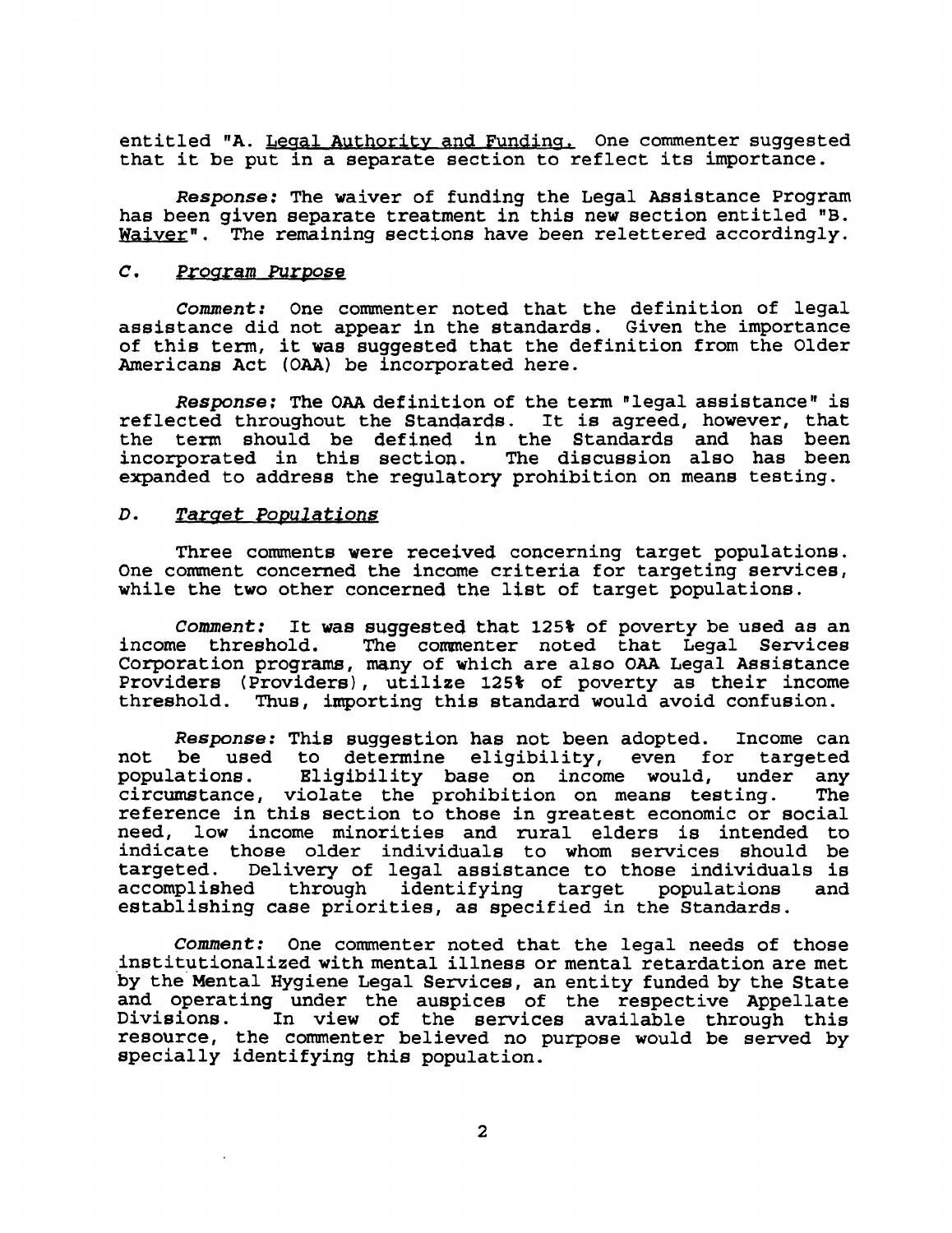**Response:** Those with mental illness or mental retardation have been deleted from the list of target populations due to the availability of legal assistance from the Mental Hygiene Legal Services. This is consistent with the regulatory requirement that services funded under Title I11 not duplicate existing services. If, however, an **AAA** or Provider has reason to believe that the legal needs of this or any other population of older individuals is not being met, such population may be targeted for legal services. As noted in the Standards, the listing is not intended to be exhaustive or mandatory. AAAs and Providers are encouraged to AAAs and Providers are encouraged to identify target populations vithin their planning and service area whose needs are not being met.

**Comment: A** suggestion was made that those who are proposed for or are under guardianship be deleted from the list of target<br>populations. The commenter noted that Article 81 of the Mental The commenter noted that Article 81 of the Mental Hygiene Law, which governs guardianship proceedings, allows for independent counsel for the allegedly impaired person, in addition to a court evaluator.

**Response:** The elderly still remain vulnerable to unwanted and inappropriate guardianship proceedings. The OAA clearly requires the State and **AAA** to give priority to the defense of guardianship. It is entirely appropriate for Title 111-B Providers, if asked, to defend the elderly in involuntary guardianship proceedings. Therefore, those who are proposed for or under guardianship remain a target population.

#### *E.* **Case Priorities**

**Comment:** Noting the requirement that **AAAs** and Providers formally establish case priorities, it was suggested that a time frame be established for reviewing and reconsidering these As the legal needs of the elderly change, the priorities should be reviewed to make sure the need is met.

**Response:** In response to this suggestion, a requirement to review and reconsider case priorities has been added. Case priorities must be submitted with an AAA1s AIP for the year beginning April 1, **1995.** These priorities must be reviewed and, if necessary, updated prior to the submission of the four year plan beginning April 1, **1996.** Thereafter, the Standards call for a review to occur not less than once every four years.

#### **F. Other Issues**

Two comments were received regarding this section. One comment came from an **AAA** and the other from a Provider, and both concerned age discrimination.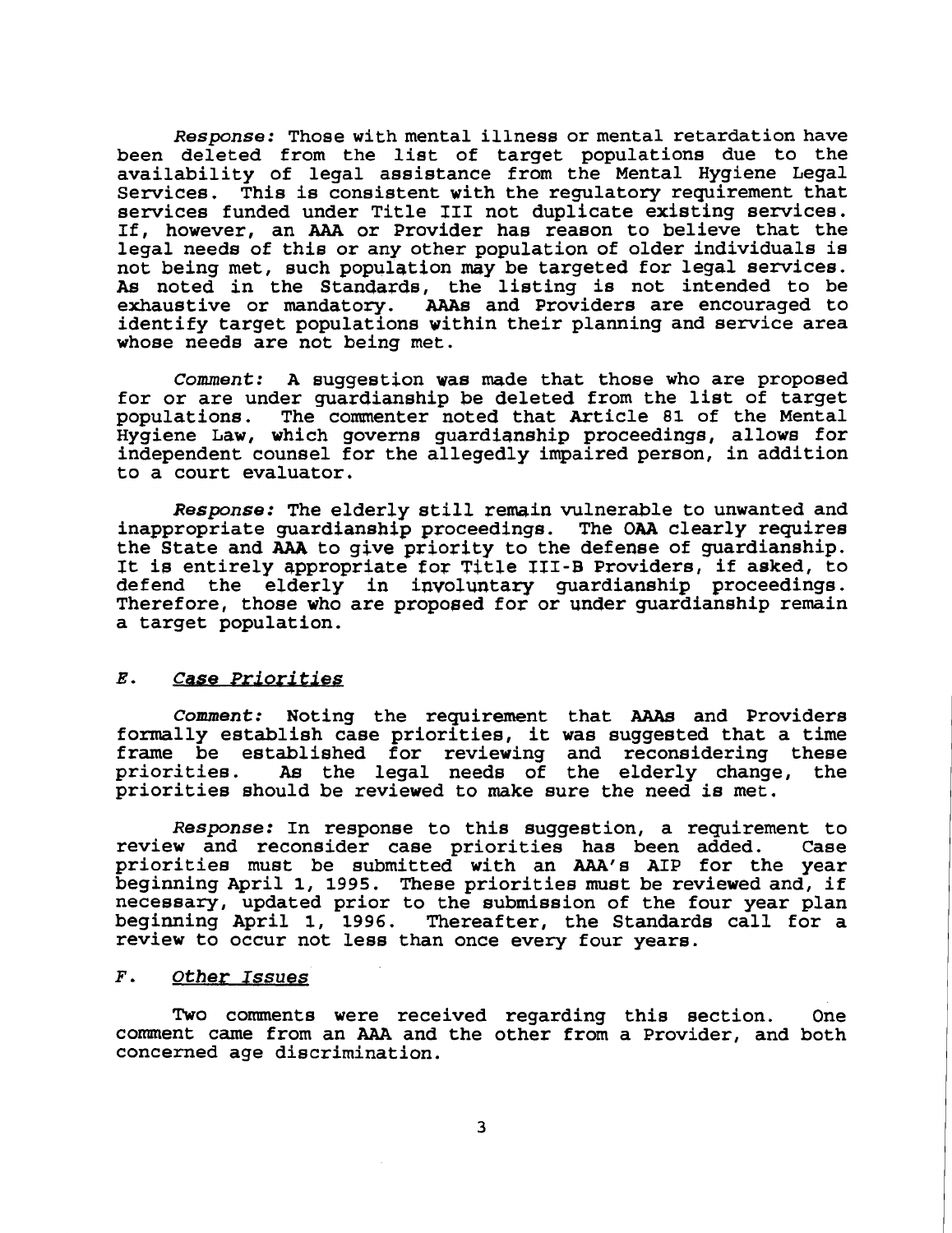**Comment:** It was noted that Older New Yorkers continue to be victims of housing discrimination. **A** suggestion was made that housing be added to employment, services and credit as areas in which the elderly are victims of discrimination.

**Response:** This suggestion has been adopted.

**Comment:** The Proviqer suggested that viable age discrimination cases be qccepted by Title **111-B** programs if the client has sought representation from two members of the private bar and has been refused. It was also noted that the State Division of Human Rights may take up to three years to complete reviev of a claim. **A** Legal Assistance Provider might be able to achieve a quicker resolution of the matter.

**Response:** This comment is being taken under advisement and may become part of technical assistance materials to be developed at a future time.

#### G. **Communications and Conaultatiorl**

**Comment:** It was suggegted that this section, formerly entitled "Meeting the Need," be retitled. The substance of this section concerns communicationg betveen an AAA and its Provider and this should be reflected in its title.

**Response:** The section has been given a new title.

**Comment:** Several favorable comments were received about the case priorities. One **AAA** director, however, expressed dismay with the requirement that case priorities be included in the annual implementation plan (AIP) . The AIP process, in the opinion of the director, is now very demanding and the additional requirement of listing case priorities is considered undesirable.

**Response:** The establishing of case priorities is essential to ensure that limited resources are focused on those individuals most in need of assistance. Establishing case priorities is not a new requirement. It has long been required by the Program Instructions<br>governing the operation of the Legal Assistance Program. Since governing the operation of the Legal Assistance Program. priorities, after the first year, need only be reviewed and updated once every four years, the requirement to include case priorities in the AAA's AIP should not be too onerous.

#### **11. Reaponaibilitiea of the State Office for the Aging**

#### $B<sub>1</sub>$ Networking

**Comment:** One commenter expressed reservations about the possibility of holding regional meetings for the Legal Assistance Program. The time and expense involved in attending the meetings were given as the primary concerns.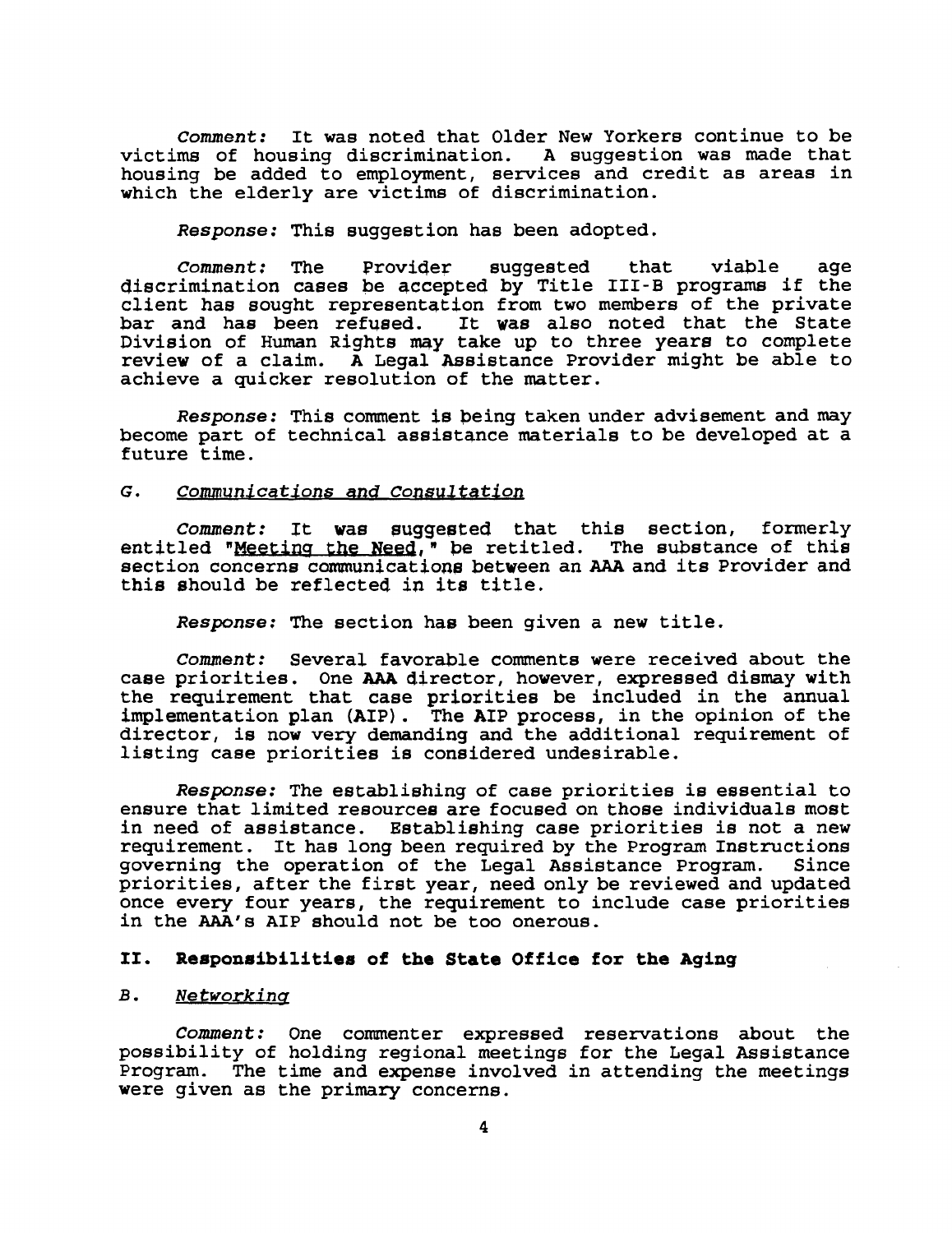Response: Regional meetings have been requested by many Providers and **AAA** directors. As noted by another commenter, the purpose of regional meetings is to provide **AAAs** and Providers with a forum to brainstorm on substantive legal issues, service delivery mechanisms and future directions of the program. Other legal mechanisms and future directions of the program. programs have used similar fonuns to improve service to their clients and there is every reason to believe the Title **111-B**  programs can achieve similar results.

#### **TIT. Beapoaaibilitiea of me@ &genciea on aging**

#### **B.** Coordination with the Legal Assistance Developer

Comment: This section was originally entitled "Legal Assistance Coordinator." One commenter expressed concern that designating a legal assistance coordinator would result in unwarranted paperwork and laor for **AAAs** with minimal staffing. Other commenters suggested that a legal assistance coordinator may not be necessary.

**Response: Most AAAs already have a staff person who is** responsible for monitoring the Legal Assistance Program, as well as other programs, at the Jocal level. The proposed standards attempted only to incorporate vhat vas viewed as a general practice. Nonetheless, this section as originally written did not reflect the intent.

**AAAs** should be able to contact the State Legal Assistance Developer for technical assistance in the operation of their local program. That is one of the functions of the Developer. Likewise, the Developer must know who to contact at the **AAA** regarding its Legal Assistance Program. This section, as now written, continues to allow the **AAA** flexibility to designate the contact person.

#### D. Primary Criteria for Selecting a Provider

Comment: One criterion for selecting a Legal Assistance Provider is that the Provider must demonstrate the capacity to provide legal assistance in the principal language spoken in areas where most do not speak English as their principal language. One commenter noted that this is difficult when the **AAA** serves multiple ethnic communities.

**Resp0nse:** This section lists criteria for selecting a Legal Services Provider as set forth in Federal regulations. that those Providers who currently serve multi-ethnic communities use a variety of methods to serve non-English speaking clients. We anticipate that they will continue to do so.

#### E. Other Criterig

Comment: One commenter, referring to the requirement that the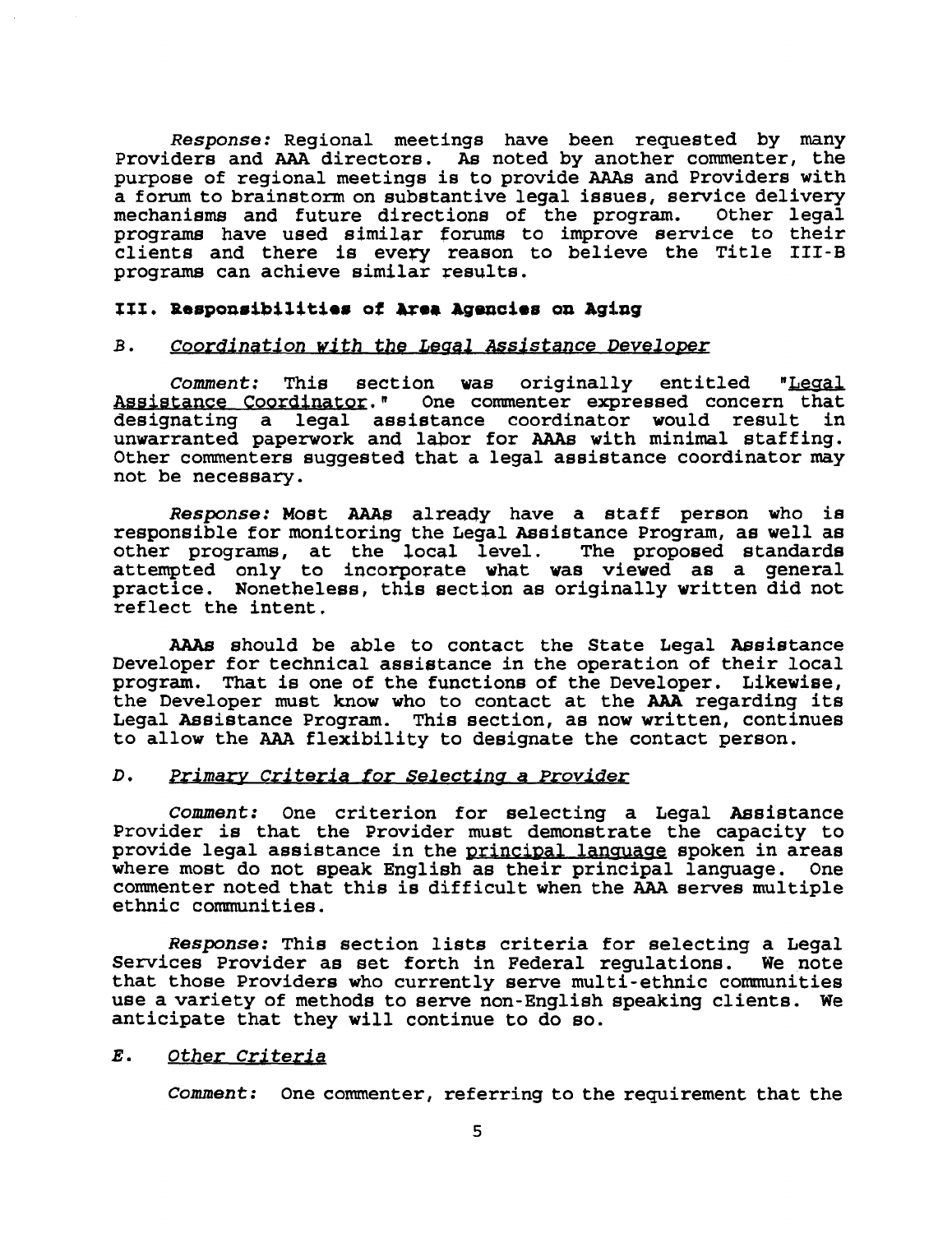Legal Assistance Provider should have a good relationship with the private bar and the ability to involve the private bar in providing legal assistance to the elderly, noted that this can be a problem for **AAAs** serving small, rural areas.

**Response:** We recognize that it is oftentimes difficult to involve the private bar in any legal assistance program, especially on a **pro bono** basis. Nonetheless, private bar involvement has vorked for many programs in the State. We would note that while **pro bono** services are desir&le, it is only one of several ways of involving the private bar in an AAA's Legal Assistance Program.

#### IV. Responsibilities of the Legal Assistance Provider

#### **B. Assisted Referrals**

Several comments vere received regarding the section on Assisted Referrals. Generally, the comments suggested there was not enough flexibility for Legal Assistance Providers and **AAAs** to develop procedures for handling referrals. The section has been rewritten to allow more flexibility at the local level.

Some of the specific comments are discussed below.

**Comment:** Noting thqt the Standards would allow referrals whenever "adequate and accessible legal resources exist in the community," one commenter asked what standard should be used to make that determination.

**Response:** This provision is carried over from previous Program Instructions governing the Legal Assistance Program. Providers generally have not needed assistance in determining the adequacy and accessibility of legal resources int their comnunity. Nonetheless, if requested this Office would be glad to provide technical assistance in developing standards to make this determination.

**Comment:** The proposed standards stated that the Provider and **AAA** should establish a panel of attorneys in private practice to whom cases could be referred. Two commenters expressed concern that the standards thus would not allow referrals to a county bar association.

**Response:** The Standards have been revised to allow Providers and **AAAs** more flexibility in establishing referral mechanisms. While referrals to County Bar Associations are not specifically mentioned in the Standards, such referrals would be permissible.

**Comment:** One **AAA** expressed the opinion that requiring a Provider to make referrals and then follow-up on all referrals would be neither practical nor advisable. Some providers expressed concern that the proposed standards did not take into consideration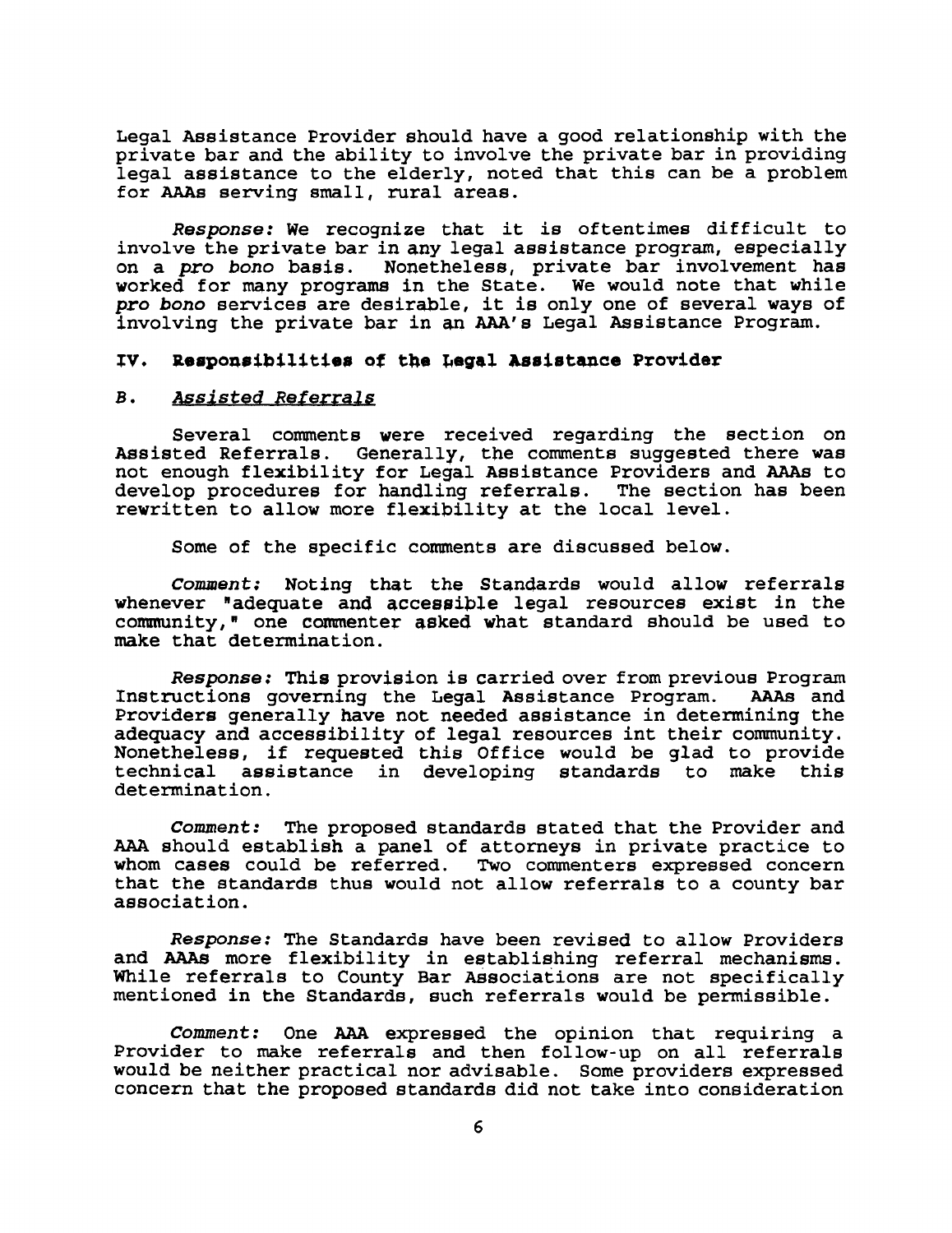They wanted to see a wanted which the various types of referrals. They wanted are not within<br>the priority issues and those that are priorities but which the<br>provider needs to refer elsewhere. hat it is permissible and advisance or publicly functions in the permissible and advisance or publicly functions Response: The American Bar Association has taken the position clients to another attorney, private or publicly funded, should ollow up to determine that appropriate  $\frac{1}{2}$ **We encourage that practice.** 

lowever, the Standards have been revised to make the nd AAA flexibility to determine whether say, the referral. The **first contact with the attorney or LSC receiving the referral. The Standards also allow Providers and AAAs to establish procedures to** govern when a follow-up on the referral will be made. Once again, If requested this office would be glad to provide technical assistance in developing standards to make this determination.

### **V.** Coordination with the Long-Term **Care Ombudsman Program**

Comment: One Legal Assistance Provider recommended the **Standards specify a time frame for review and reconsideration of anidated specify a cime frame for review and reconsideration of and an Ombudsman Program.** 

*Response: The* **Standards nov specify that a memorandum of**  nderstanding be reviewed and **specify** that a memorandum of understanding be reviewed and renewed not less once every four

*Comment:* **The same provider offered the cananent that any**  comment: The same provider offered the comment that any activity undertaken pursuant to a memorandum of understanding with the Ombudsman Program must be consistent with Legal Assistance Program acceptance policies.

*Response:* **The Standards require a memorandum of understanding**  to specify that clients of the Standards require a memorandum of understanding **entitled to advice and representation where otherrise eligible and appropriate under Legal Assistance Program priorities. Any local case acceptance policies consistent with the Standards could also**  case acceptance policies consistent with the Standards could also<br>be incorporated into the memorandum of understanding. overn when a fould will but reviewer<br>
if requested this office would be glad to provide technical<br>
sasistance in developing standards to make this determination.<br>
V. Coordination with the Long-Term<br>
Comment: One Legal Assi

## **VI. Joint Responf~ibilitier of the AAA**  <sup>OINE</sup> Responsibilities of the AAA

**the Proposed Standards contained a section**<br>entitled Intake and Screening of Clients. Many commenters found